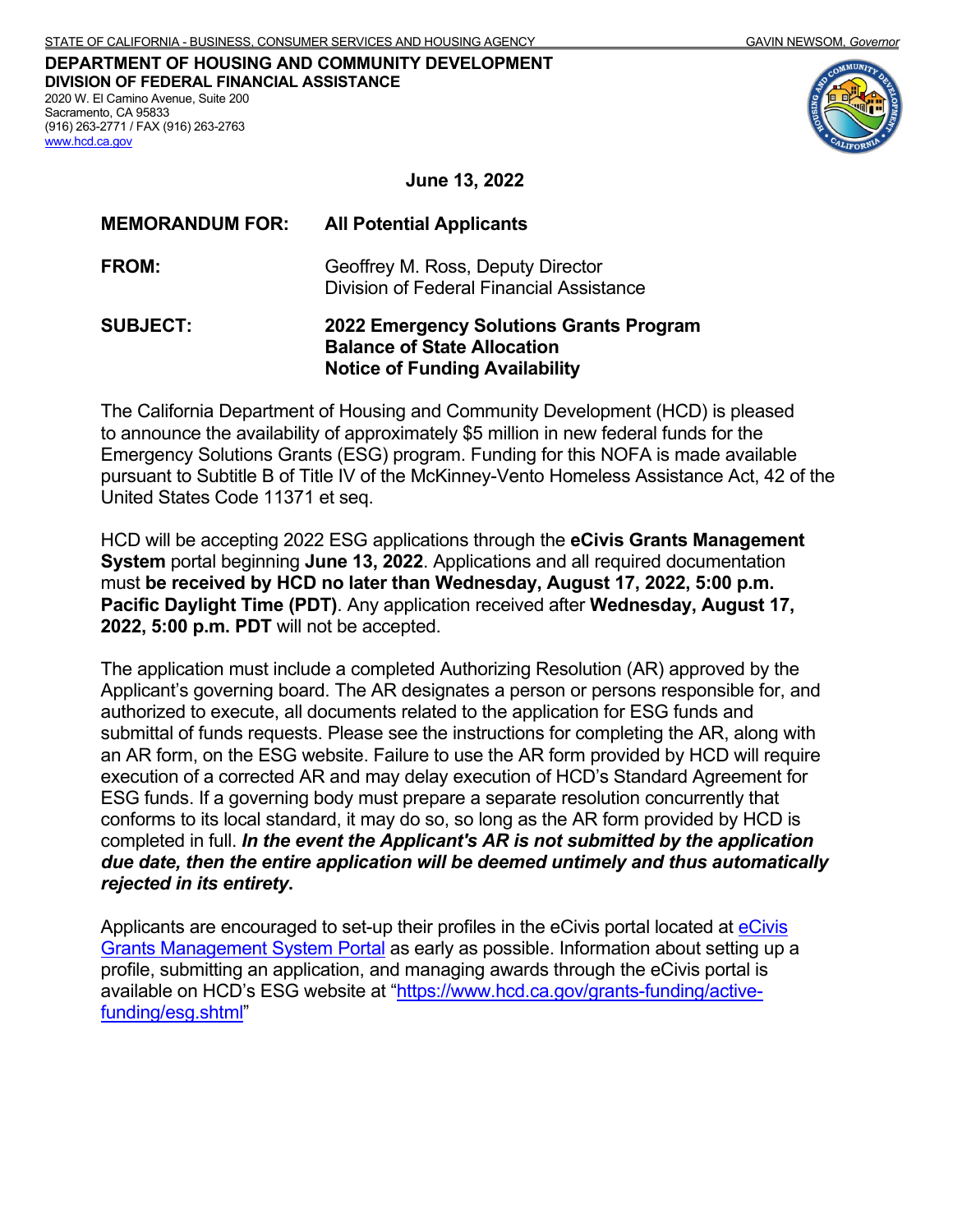Emergency Solutions Grant BoS NOFA **June 13, 2022**  Page 2

Applicants are encouraged to begin the application process early to ensure successful submission before the application deadline. If you have any trouble logging into the portal, or have questions on how to complete the online application, please contact the ESG staff at: [ESGNOFA@hcd.ca.gov.](mailto:ESGNOFA@hcd.ca.gov)

To receive ESG NOFA FAQs, other program information, and updates, please subscribe to the Federal Programs listserv at https://www.hcd.ca.gov/i-am/sub\_email.shtml

For questions, or assistance, please email **ESGNOFA@hcd.ca.gov.** 

**Attachment**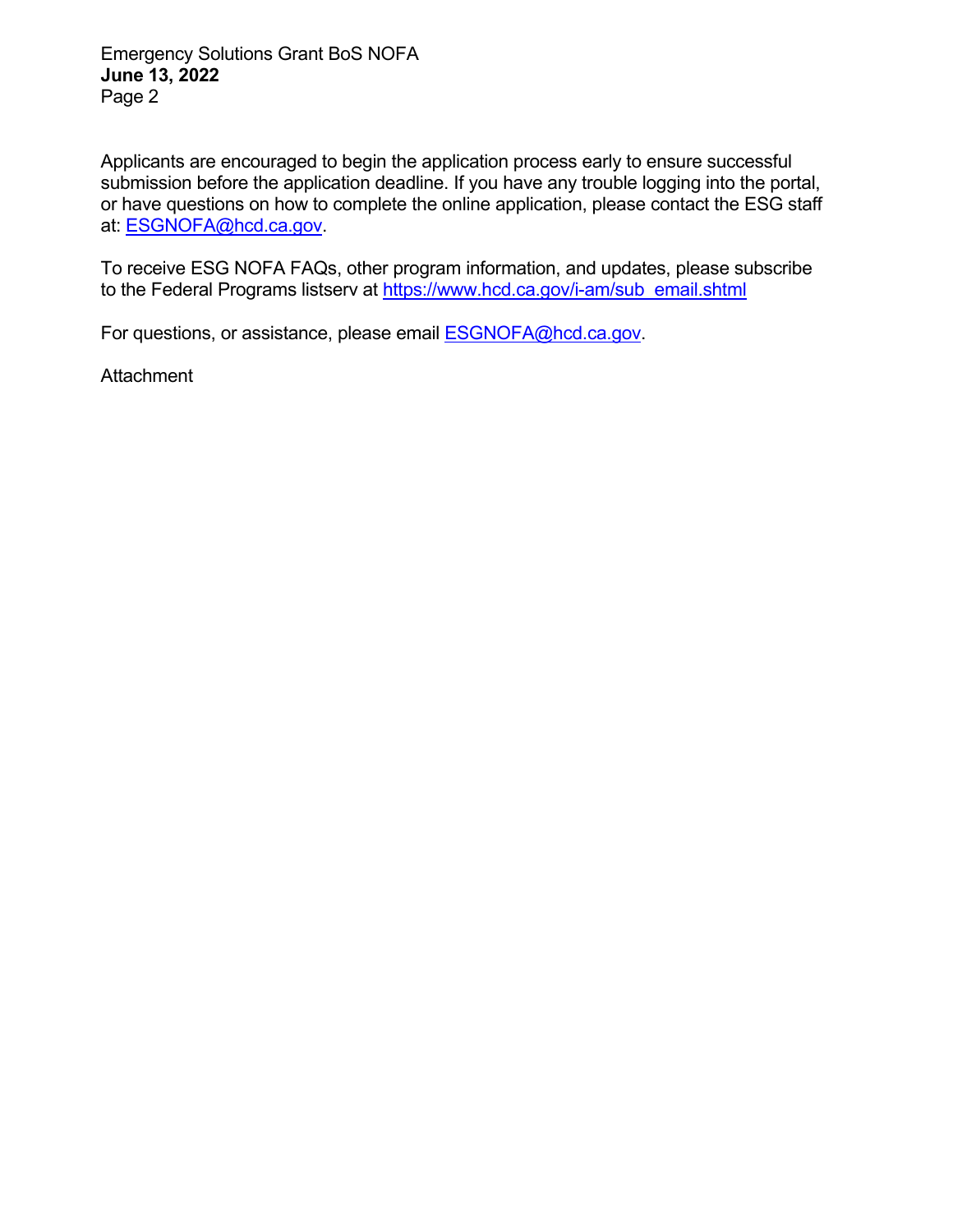# **Emergency Solutions Grants Program Balance of State Allocation 2022 Notice of Funding Availability**



**Gavin Newsom, Governor State of California**

**Lourdes M. Castro Ramírez, Secretary Business, Consumer Services and Housing Agency**

**Gustavo Velasquez, Director California Department of Housing and Community Development**

> Division of Federal Financial Assistance Emergency Solutions Grants Program 2020 W. El Camino Avenue, Suite 200, Sacramento, CA 95833 ESG Program Email: [ESGNOFA@hcd.ca.gov](mailto:ESGNOFA@hcd.ca.gov)

> > **June 13, 2022**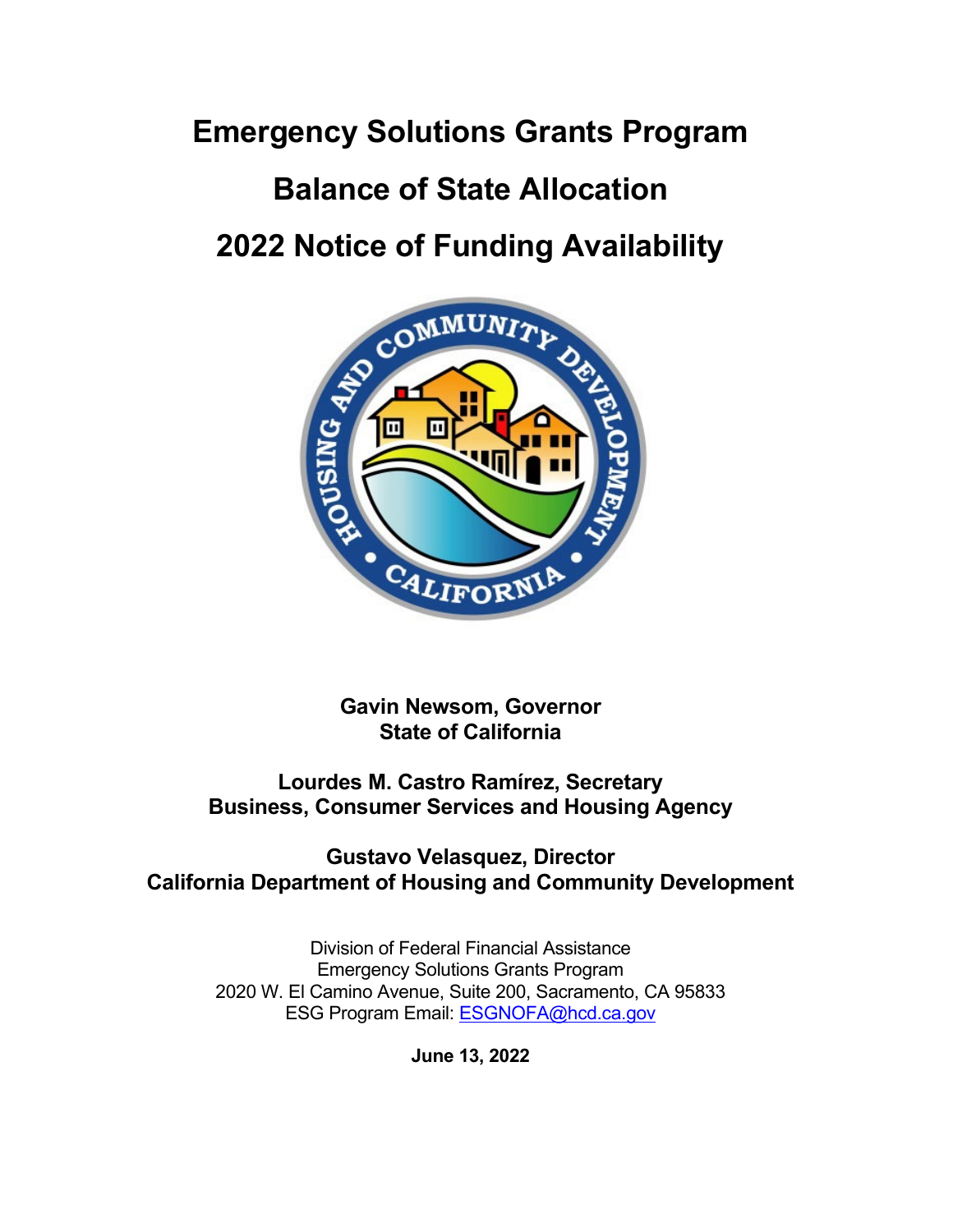# **Table of Contents**

| I.   | Overview                                                                                                   |                |  |  |  |  |
|------|------------------------------------------------------------------------------------------------------------|----------------|--|--|--|--|
|      | A.                                                                                                         | 1              |  |  |  |  |
|      | В.                                                                                                         | $\overline{2}$ |  |  |  |  |
|      | $C_{\cdot}$                                                                                                | $\overline{2}$ |  |  |  |  |
|      | D.                                                                                                         | 5              |  |  |  |  |
|      | Role of Continuum of Care in the BoS Allocation<br>Е.                                                      | 5              |  |  |  |  |
| Ш.   | BoS Noncompetitive Funding 6                                                                               |                |  |  |  |  |
|      | A. Overview                                                                                                | 6              |  |  |  |  |
|      |                                                                                                            | $\overline{7}$ |  |  |  |  |
|      | Amounts available for Administrative activities <b>Common Contract Contract and Amounts</b><br>$C_{\cdot}$ | $\overline{7}$ |  |  |  |  |
|      |                                                                                                            | $\overline{7}$ |  |  |  |  |
|      |                                                                                                            | 8              |  |  |  |  |
| III. |                                                                                                            | 10             |  |  |  |  |
|      | A. Amounts available for Administrative activities _____________________________                           | 10             |  |  |  |  |
|      |                                                                                                            | 10             |  |  |  |  |
|      | C. Terms of Assistance                                                                                     | 13             |  |  |  |  |
|      | D. Eligible ESG Activities under the regional competition ______________________                           | 14             |  |  |  |  |
|      | E. Regional Competition Application Requirements _______________________________                           | 15             |  |  |  |  |
|      |                                                                                                            | 15             |  |  |  |  |
|      |                                                                                                            | 17             |  |  |  |  |
| IV.  |                                                                                                            | 20             |  |  |  |  |
| V.   |                                                                                                            | 21             |  |  |  |  |
| VI.  |                                                                                                            | 22             |  |  |  |  |
|      |                                                                                                            | 22             |  |  |  |  |
|      |                                                                                                            | 23             |  |  |  |  |
|      |                                                                                                            | 24             |  |  |  |  |
|      | VII. Contract expenditure and obligation requirements __________________________                           | 24             |  |  |  |  |
|      | VIII. State Overlays                                                                                       | 25             |  |  |  |  |
|      |                                                                                                            | 25             |  |  |  |  |
|      | General<br>А.                                                                                              | 25             |  |  |  |  |
|      | В.                                                                                                         | 25             |  |  |  |  |
|      | $C_{\cdot}$<br>Other Federal Requirements <b>contained a manufature of the container and container</b>     | 26             |  |  |  |  |
| X.   |                                                                                                            | 26             |  |  |  |  |
|      |                                                                                                            | 27             |  |  |  |  |
|      | Appendix A: Estimated BoS Formula Allocation ___________________________________<br>28                     |                |  |  |  |  |
|      |                                                                                                            |                |  |  |  |  |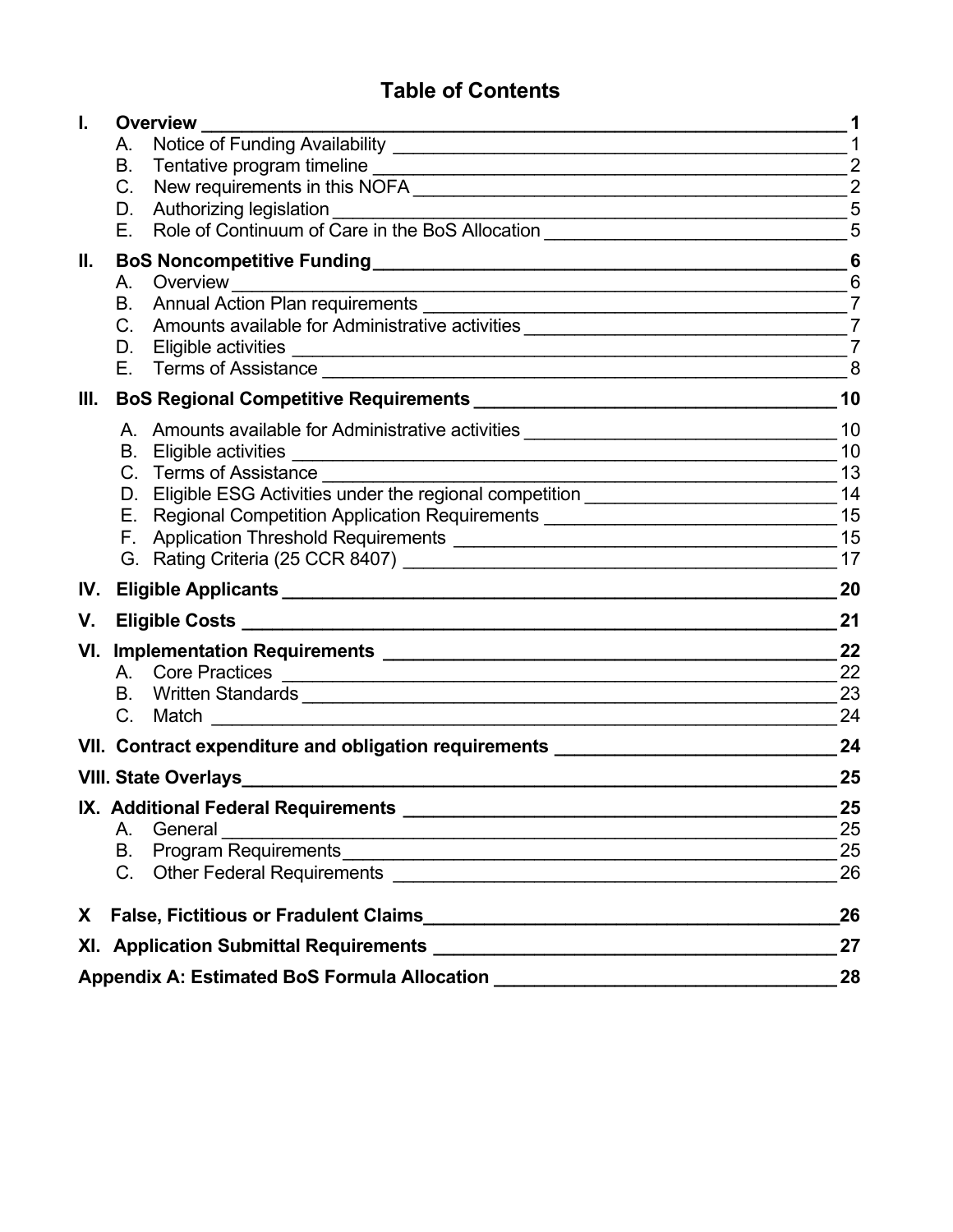# <span id="page-4-1"></span><span id="page-4-0"></span>**I. Overview**

A. Notice of Funding Availability

The California Department of Housing and Community Development (HCD) receives funding from the United States Department of Housing and Urban Development (HUD) for the Emergency Solutions Grants (ESG) program. Approximately \$5 million in new federal funds, as well as additional disencumbered funds that may become available later this year, will be allocated to the eligible Continuum of Care (CoC) Service Areas listed in [Appendix A.](#page-30-1)

The ESG program provides funding for the following objectives:

- Engaging individuals and families experiencing homelessness;
- Improving the quality of Emergency Shelters (ES) for individuals and families experiencing homelessness by helping to operate these shelters, and by providing essential services to shelter residents;
- Rapidly re-housing individuals and families experiencing homelessness; and
- Preventing families/individuals from becoming homeless.

The funds are distributed in two separate funding pools: the CoC allocation and the Balance of State (BoS) allocation. Funding in the BoS allocation is made available based on recommendations from a CoC in two ways:

- 1. Through [regional competitions](#page-13-0) within three geographic regions (Northern Region, Bay Area Region, Central and Imperial Valley Region) pursuant to the California Code of Regulations (CCR), Title 25 CCR 8404 (a) (3); and
- 2. Through a [noncompetitive process](#page-9-0) for Rapid Re-housing (RR) activities.



This NOFA outlines application requirements and timelines for CoCs and their recommended Applicants for the BoS allocation. Please see the Authorizing Legislation Section for citations to the applicable program regulations. CoCs are responsible for recommending Applicants to HCD for funds available under this NOFA. CoC recommended Applicants can apply for both the non-competitive RR funds and the regional competition funds.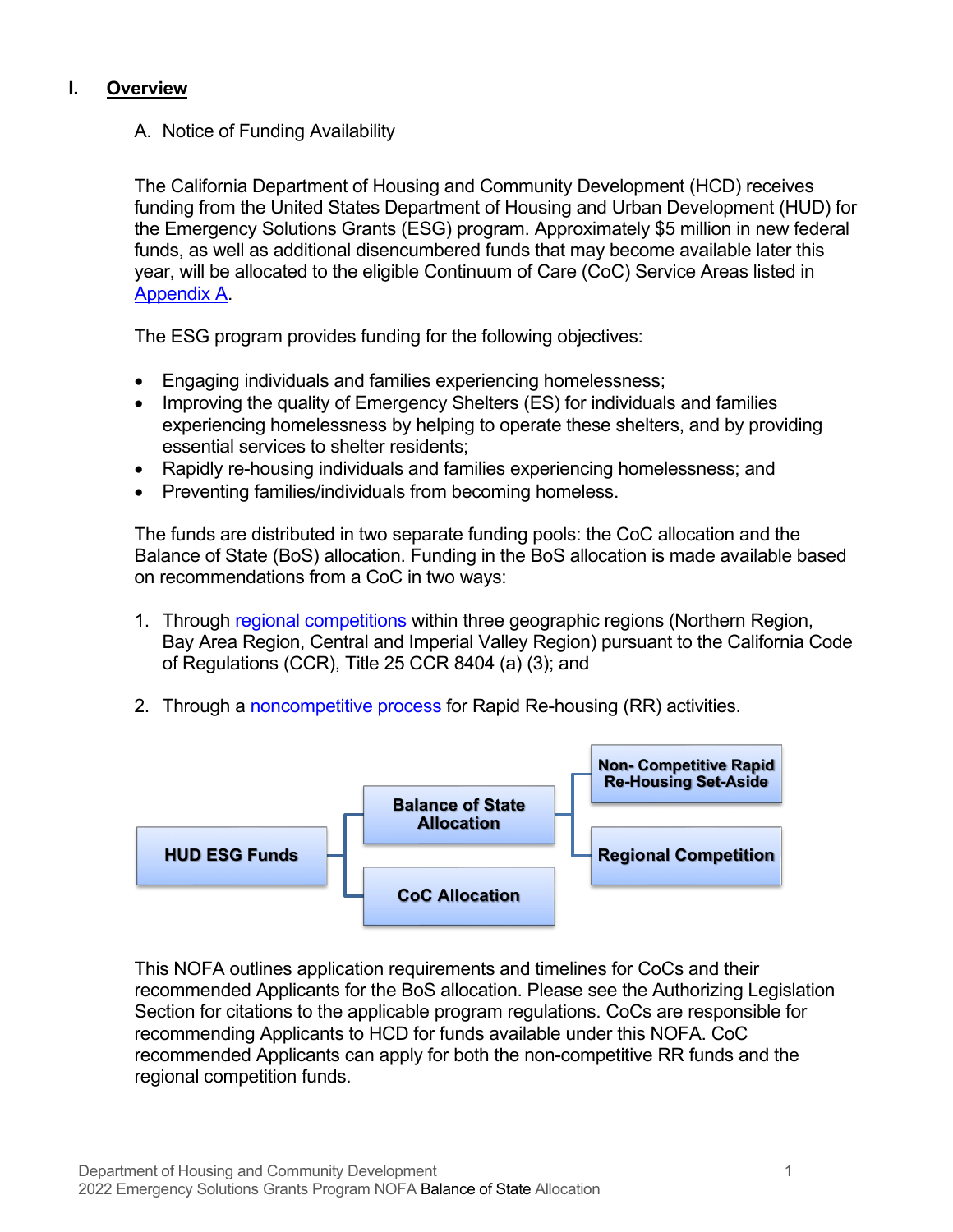All references to the "state" are references to the State of California. All references to ESG funding reference federal ESG funds administered by HCD unless otherwise noted.

#### <span id="page-5-0"></span>B. Tentative program timeline

| June 13, 2022          | ESG NOFA and applications for the BoS allocation<br>released |  |  |  |  |  |
|------------------------|--------------------------------------------------------------|--|--|--|--|--|
| <b>August 17, 2022</b> | Application deadline                                         |  |  |  |  |  |
| December 2022          | <b>HCD announces BoS awards</b>                              |  |  |  |  |  |

#### <span id="page-5-1"></span>C. New Requirements in the NOFA

# **1. Homelessness Prevention Requirements (HP)**

Beginning in 2022, all BoS Applicants that are awarded funding for the Homelessness Prevention activity are now required to develop and implement written policies and procedures (P&Ps) that fully detail their ESG-HP operations. **At minimum, they must include the following content pieces:** 

- o Participant Triage
- o Coordinated Entry Integration
- o Participant Eligibility
- o Suite of Services
- o Staffing Patterns
- o Termination and Appeals
- o Other Requirements
- o General Operation
- o Approval

A Homelessness Prevention Manual has been developed and is available to all ESG CoCs and stakeholders for guidance on operating their HP programs. Please see the ESG Webpage, Resources: [https://www.hcd.ca.gov/sites/default/files/2022-03/CA-HCD-ESG-Homelessness-](https://www.hcd.ca.gov/sites/default/files/2022-03/CA-HCD-ESG-Homelessness-Prevention-Manual.pdf)[Prevention-Manual.pdf](https://www.hcd.ca.gov/sites/default/files/2022-03/CA-HCD-ESG-Homelessness-Prevention-Manual.pdf) 

# **2. Single Audit Required with Submission of Applications**

All Applicants must demonstrate to the satisfaction of the Department that they are in compliance with the financial management requirements of **[2 CFR 200.](https://www.law.cornell.edu/cfr/text/2/part-200)** 

The Applicant must provide the Department with its most recent single audit (as submitted to the State Controller's Office), if applicable. If the Applicant has any open single audit findings and does not have a plan or an agreement to remediate those findings, the Applicant will be deemed ineligible for funding through the state ESG program until the findings are resolved or a remediation plan or agreement is established.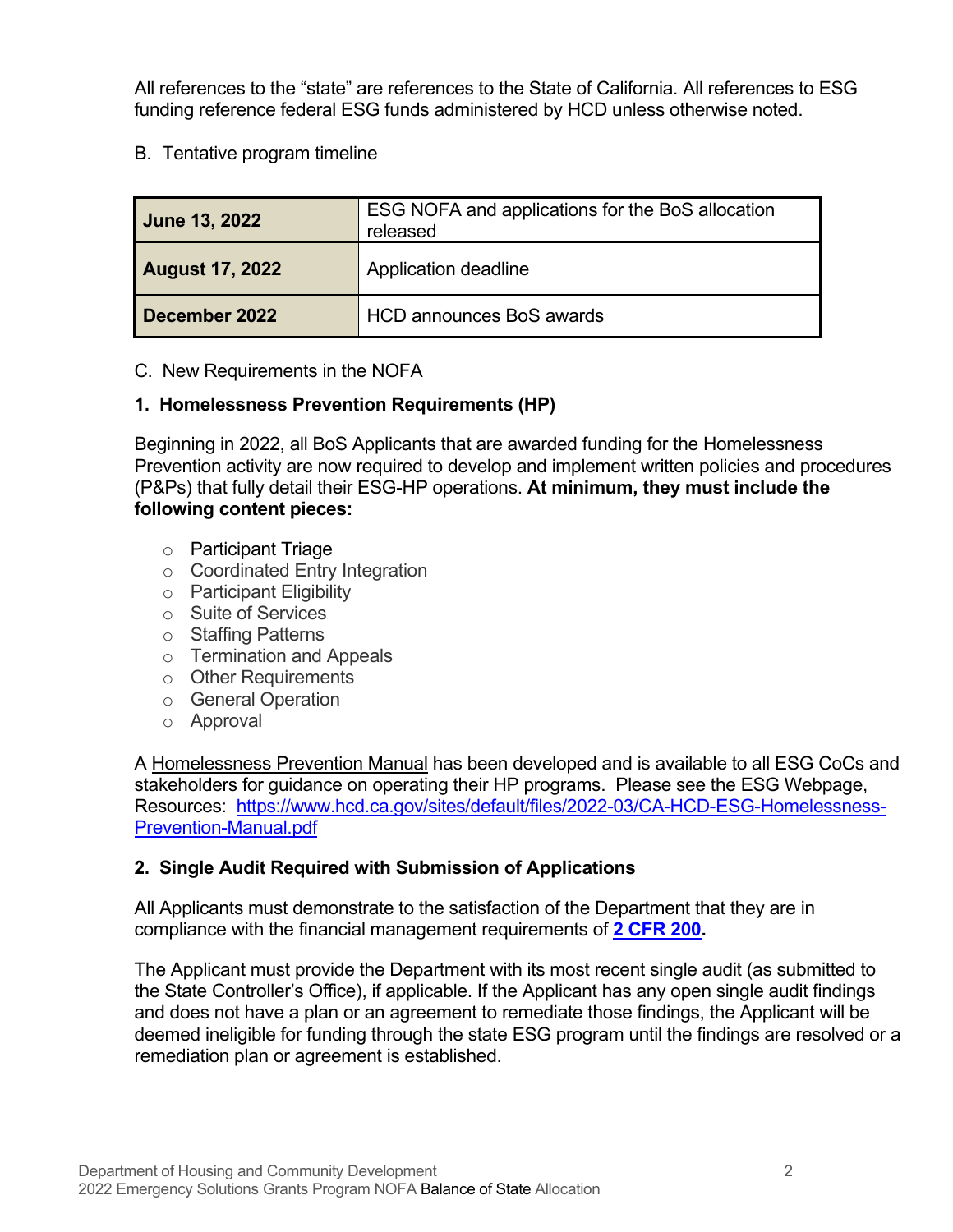Any and all single audit findings are included in this evaluation. This requirement is not limited to federal funds administered by the Department. If an applicant is not subject to single audit requirements, the Applicant is not required to submit an audit. Applicants that fail to disclose findings on their most recent single audit will be disqualified without exception or appeal

#### **3. Expenditure Milestones**

Applicants that are awarded funding under this 2022 BoS allocation will be required to meet the following expenditure milestones. This is stated in the 2022 ESG Standard Agreement, Exhibit E. **Provision Ex. A – E.3** (Expenditure Milestone Requirements - As referenced in Exhibit A, Section 4 (G)).

| <b>Percentage of ESG Award</b><br>that must be expended | <b>Milestone Deadline</b>                 |
|---------------------------------------------------------|-------------------------------------------|
| 20%                                                     | 120 days after execution of<br>contract   |
| 50%                                                     | 180 days prior to expenditure<br>deadline |
| 80%                                                     | 60 days prior to expenditure<br>deadline  |

# <span id="page-6-0"></span>**4. Grants Management System (GMS)** *- Reminder*

The implementation of the new eCivis Grants Management System (GMS) is called "Grants Network". Grants Network will allow Applicants to apply for ESG funding online and will track the status of their application once submitted. This new system is easier to navigate and does not require Applicants to submit hard copies of the application to HCD. Grants Network will support programs and projects from application through to implementation and closeout and will connect with other digital accounting and reporting systems used by both the Department and HUD. HCD will now be accepting the 2022 ESG applications and all supporting documentation through the GMS.

2022-23 ESG Applications must be accessed through the [eCivis portal - Programs](https://gn.ecivis.com/GO/gn_redir/T/vyjsqf2kekyx)  [Available for Solicitation page.](https://gn.ecivis.com/GO/gn_redir/T/vyjsqf2kekyx) Paper binder applications will no longer be required or accepted.

# 5. Advancing Racial Equity *- Reminder*

Pursuant to direction from HUD, as provided at the links below, Contractors should prioritize the advancement of racial equity at all levels of the homeless response system. The Department asks Contractors to be leaders in their homeless response systems, facilitating partnerships among service organizations and promoting racial equity practices. Contractors must respond to disproportionality in access to services, service provision and outcomes. Contractors cannot simply rely on delivering a standardization of services to address equity. Contractors have the responsibility to examine their data to ensure all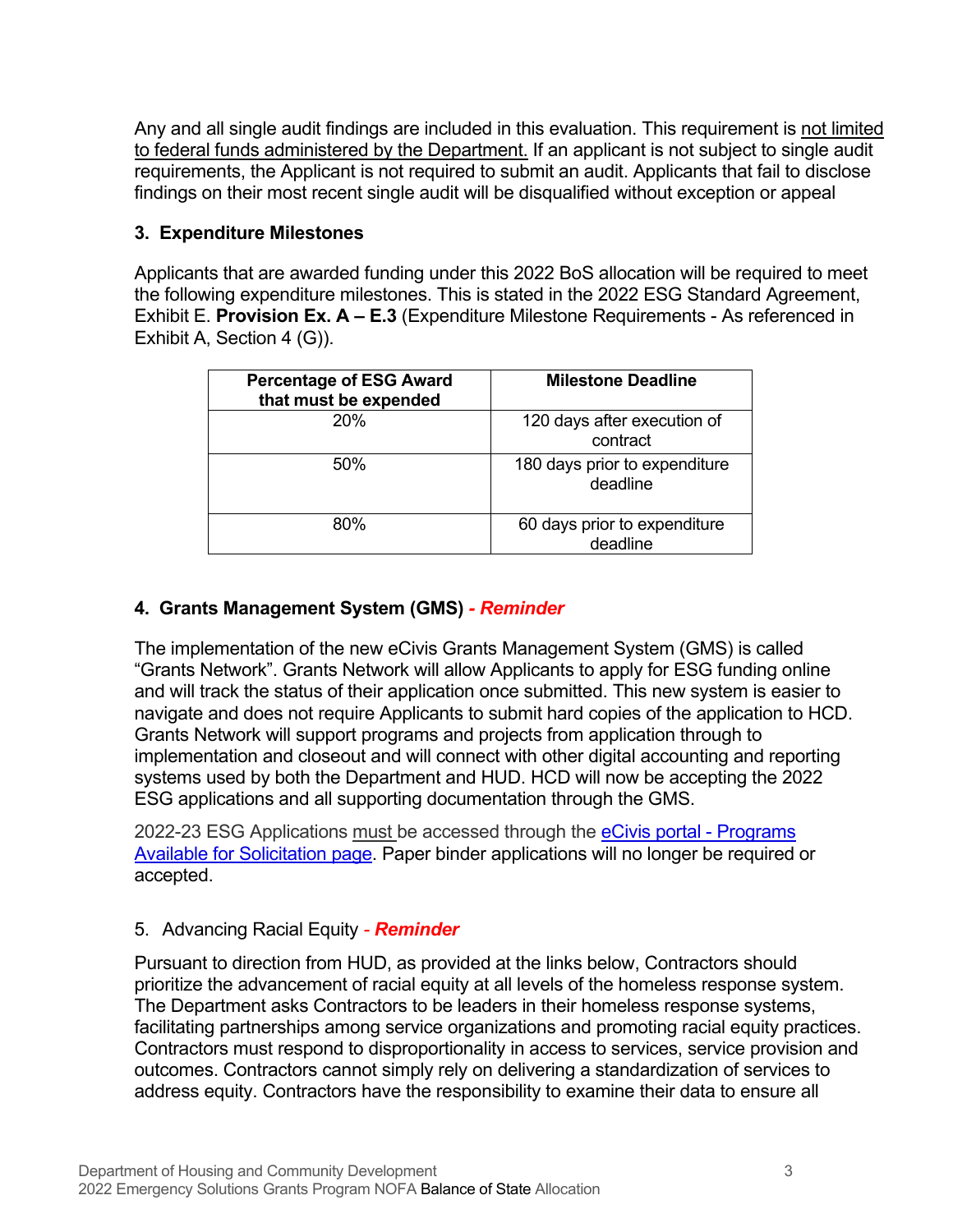eligible persons receive equitable services, support, and are served with dignity, respect, and compassion regardless of circumstances, ability, or identity.

When applying for ESG funds, Applicants should consider:

- What are your community's racial demographics and the demographics of those within your homeless response system?
- In your community's captured data, what are the outcomes of the homeless response system based on race? What are your requirements for all subcontractors to analyze data to determine racial disparities and then put a plan in place to address them?
- How do underserved and marginalized communities learn about and enter ESG programming? What marketing and communication strategies are used to increase equitable access to ESG programming?
- How does your grant making process include prioritization for programs that are addressing the disproportionate impacts that homelessness has on communities of color, particularly Black, Latinx, Asian, Pacific Islander, and Native and Indigenous communities?
- How are the voices of Black, Latinx, Asian, Pacific Islander, Native and Indigenous communities, and those with lived experience of homelessness, being centered in a meaningful, sustained way in creating effective approaches to reducing and ending homelessness? How are they involved in the funding decision-making process?
- How are these funds accessible to smaller and non-traditional organizations that have historically been serving communities of color but may not have previously participated formally in the COC or be a part of the homeless service provider community, and how would these funds address the organization capacity of organizations that are led by Black, Latinx, Asian, Pacific Islander, and Native and Indigenous people that support the goal of making homelessness rare, brief, and non-recurring?
- List your partner organizations that are addressing racial equity in the housing and homeless response system. How do you partner with them?

The Department will require Applicants to submit related racial and ethnic data metrics of the homeless population and those served by the CoC Service Area from their Homeless Management Information System (HMIS) on a quarterly reporting basis.

The Department recommends that Contractors refer to and utilize the Racial Equity Tools available on the HUD Exchange to inform efforts to advance racial equity within the homeless response system. The tools are available at the following link: <https://www.hudexchange.info/news/new-coc-racial-equity-analysis-tool/>

The Department also encourages Contractors to refer to the Increasing Equity in the Homeless Response System through Expanding Procurement Tool from the HUD Exchange to help guide practices in this area at the following link: [https://www.hudexchange.info/resource/6083/covid19-homeless-system-response](https://www.hudexchange.info/resource/6083/covid19-homeless-system-response-increasing-equity-in-the-homeless-response-system-through-expanding-procurement/)[increasing-equity-in-the-homeless-response-system-through-expanding-procurement/](https://www.hudexchange.info/resource/6083/covid19-homeless-system-response-increasing-equity-in-the-homeless-response-system-through-expanding-procurement/)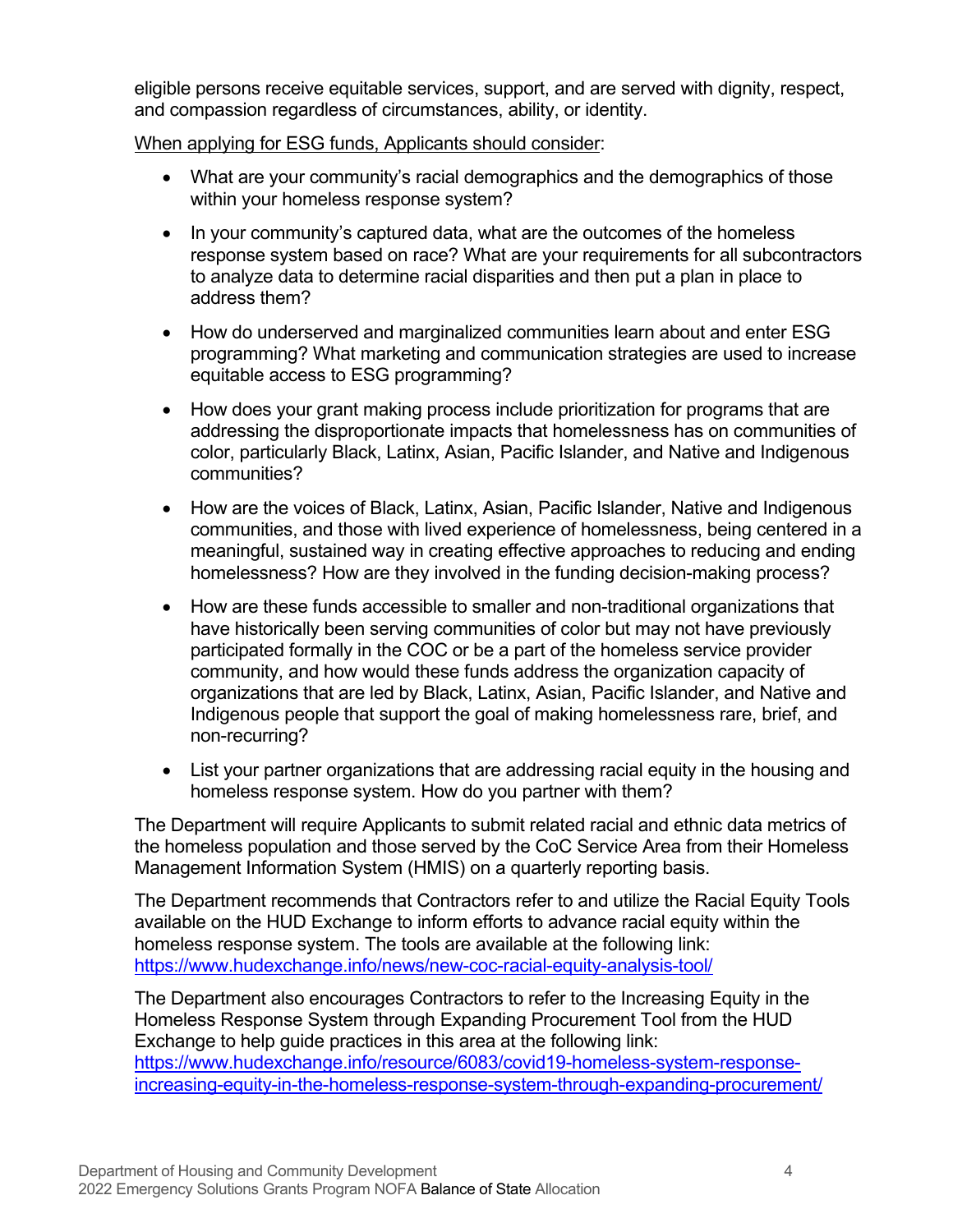# D. Authorizing legislation

Federal funding under this NOFA is made available pursuant to Subtitle B of Title IV of the McKinney-Vento Homeless Assistance Act, 42 U.S.C. 11371 et seq. This NOFA should be read in conjunction with the following regulations that establish state and federal ESG requirements. Relevant legal authority includes, but is not limited to, the following:

- Code of Federal Regulations (CFR), Title 24, Part 576;
- [25 CCR, Division 1, Chapter 7, Subchapter 20;](https://govt.westlaw.com/calregs/Browse/Home/California/CaliforniaCodeofRegulations?guid=I69448360D45511DEB97CF67CD0B99467&originationContext=documenttoc&transitionType=Default&contextData=(sc.Default))
- 24 CFR Part 91 relating to Annual Action Plan requirements:
- [24 CFR Part 58, relating to environmental reviews;](https://www.law.cornell.edu/cfr/text/24/part-58)
- The ESG Program Interim Rule was first published in the Federal Register on December 5, 2011 and became effective on January 4, 2012. The public comment period for the ESG rule closed on February 3, 2012. A second public comment period in which HUD was seeking additional feedback and comment on certain, limited provisions of the ESG Program Interim Rule closed on August 3, 2015. An updated version of the ESG Program Interim Rule was published in the Federal Register on April 1, 2017.
- Chronically Homeless Definition Final Rule: The Interim Rule, published in the Federal Register on December 4, 2015, cited above, provides the chronically homeless definition that applies to the ESG program;
- [Office of Management and Budget \(OMB\) requirements](https://www.law.cornell.edu/cfr/text/2/appendix-A_to_part_25) for Universal Identifier and Central [Contractor Registration, 2 CFR Part 25, Appendix A to Part 25.](https://www.law.cornell.edu/cfr/text/2/appendix-A_to_part_25)

If state or federal statutes or regulations, or other laws, relating to the ESG program are modified by Congress, HUD, HCD, or the state Legislature, the changes may become effective immediately and impact the work that was awarded funding under this NOFA.

If there is a conflict between the state and federal regulations, the federal regulations shall prevail. In addition, HCD reserves the right, at its sole discretion, to suspend or amend the provisions of this NOFA. If such an action occurs, HCD will notify interested parties. Awards made under this NOFA are also contingent upon HCD receiving an award letter from HUD for 2022.

<span id="page-8-0"></span>E. Role of Continuum of Care in the BoS Allocation

CoCs play an integral role in recommending homeless service provider Applicants who compete or funds through their local procurement process. Applications from homeless service providers shall only be considered if they are recommended by the CoC where the proposed activity is located. CoCs are required to submit the **CoC recommendation package**, which can be found in the eCivis Grants Network System, ESG Balance of State Solicitation page.

• **For single-county CoCs,** a maximum of two applications may be recommended by each CoC for the regional competition and a maximum of two applications may be recommended by each CoC for its noncompetitive funds.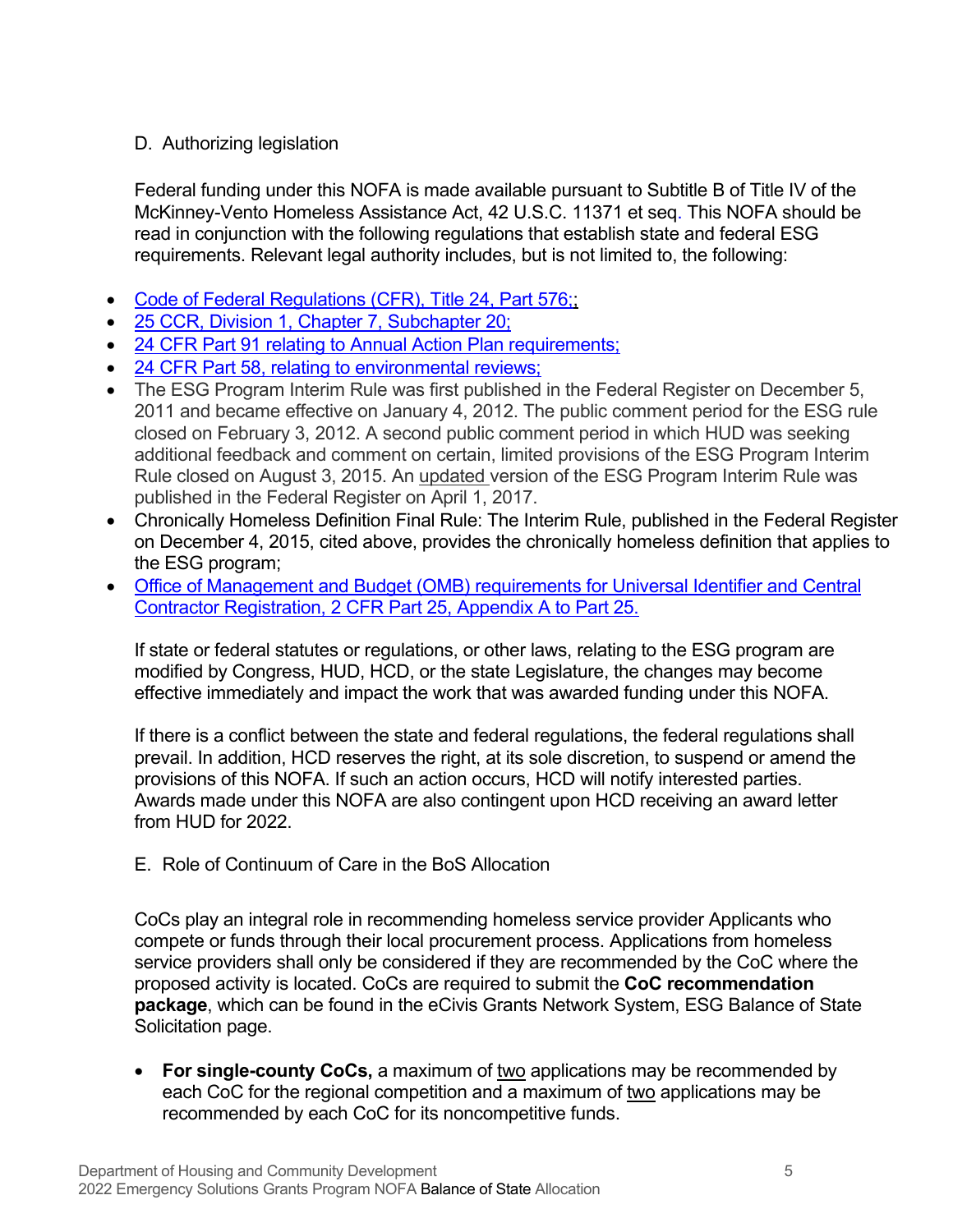• **For multi-county CoCs**, a maximum of three applications may be recommended by each CoC for the regional competition and a maximum of three applications may be recommended by each CoC for its noncompetitive funds.

In making these recommendations, the CoC must follow a fair and open process that meets the requirements of 25 CCR 8404. In addition, CoCs must submit a letter of recommendation that certifies the service provider selection process was compliant with the requirements of 25 CCR 8404, 8408, and 8409**.** Among other things, CoCs are responsible for ensuring that the service provider will:

- Provide eligible sources of matching funds;
- Operate consistently with system-wide written standards, adopted by the CoC for the proposed eligible activity;
- Enter data into the applicable community-wide Homeless Management Information System (HMIS) operated by the CoC; and
- Use the CoC's Coordinated Entry System (CES) in a manner that prioritizes access to people with the most severe needs and otherwise promotes consistency with the Core [Practices.](#page-25-1)

# <span id="page-9-1"></span><span id="page-9-0"></span>**II. BoS Noncompetitive Funding**

#### **Overview**

Subject to the maximum number of applications (discussed in the above section), CoCs are responsible for recommending homeless service providers for noncompetitive RR funds for a *minimum* of 40 percent up to a *maximum* of 50 percent of ESG funds in their BoS formula allocation as listed in [Appendix A.](#page-30-1) In making this recommendation, CoCs shall use a process that meets the following requirements:

- 1. Is a fair and open competition that avoids conflicts of interest in project selection, implementation, and the administration of funds;
- 2. Considers selection criteria reasonably consistent with the criteria identified in the BoS regional competition;
- 3. Complies with the Core Practice requirements in 25 CCR 8409;
- 4. Incorporates the performance standards set forth in HCD's Annual Action Plan;
- 5. Complies with federal and applicable state ESG regulations;
- 6. Considers any other practices promoted or required by HUD; and
- 7. Ensures the funded homeless service provider(s) maintain documentation of satisfactory match pursuant to the requirements of 24 CFR Part 576.201.

**Note**: 25 CCR 8408(e) prohibits subpopulation targeting with ESG funds in Homelessness Prevention (HP) and RR programs except if documentation of both of the following is provided to HCD prior to the award of funds for these activities:

1. Evidence of an unmet need for these activities for the subpopulation proposed for targeting.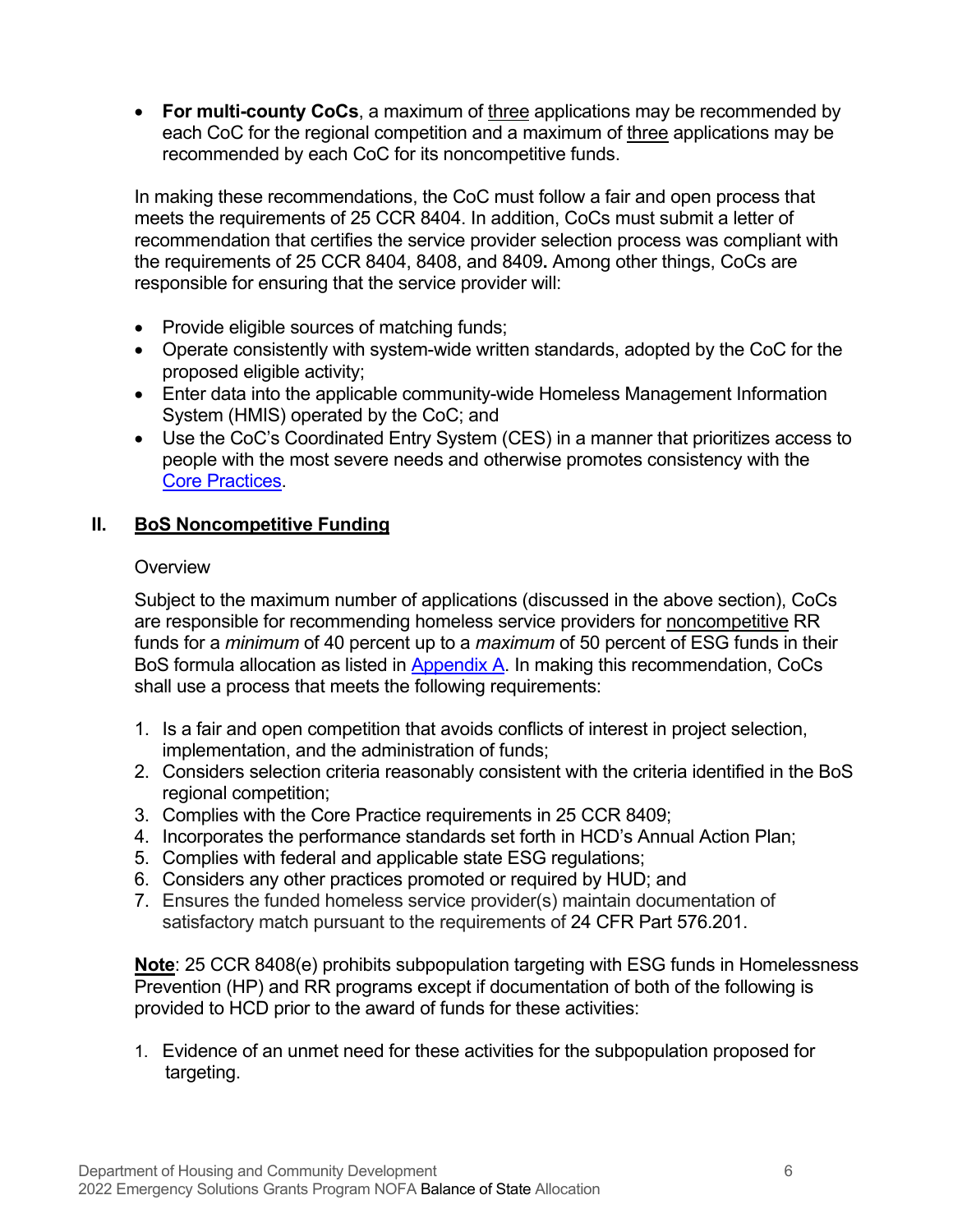2. Evidence of existing funding in the CoC Service Area for programs that address the needs of the excluded populations for these activities.

# <span id="page-10-0"></span>Annual Action Plan requirements

The following requirements regarding the BoS activities are in HCD's Annual Action Plan. Pursuant to 24 CFR Part 91, the Annual Action Plan is required by HUD and governs the distribution and use of ESG funds allocated by HUD to states and local governments. CoCs must adhere to these requirements as part of their service provider recommendation process.

# <span id="page-10-1"></span>Amounts available for Administrative Activities

Recommended local government Contractors may request up to \$200 of federal ESG funds to pay for direct administrative costs $1$ .

#### <span id="page-10-2"></span>Eligible Activities

As identified and codified in the state ESG regulations<sup>[2](#page-10-4)</sup>, all eligible activities are detailed in the federal ESG regulations, 24 CFR 576. Pursuant to the same authority, activities that are specifically not eligible include: renovation, conversion, or major rehabilitation activities under 24 CFR Part 576.102. Minor repairs to an ESG-funded ES that do not qualify as renovation, conversion, or major rehabilitation are an eligible use of state ESG funds (25 CCR 8408(d)).

# **The following additional limitations apply:**

#### Homeless Management Information System (HMIS)

ESG funds may be used for HMIS activities associated with contributing data derived from ESG-funded programs. As defined in state regulations, HMIS includes the use of a comparable database as permitted by HUD. Costs cannot exceed 10 percent of the total amount requested per application. HMIS activities must comply with HUD's standards on participation, data collection, and reporting. See 24 CFR 576.107 for a complete list of eligible HMIS costs.

#### Rapid Re-housing (RR) Assistance and 10 Percent Combination Applications

ESG funds may be used to provide housing relocation and stabilization services and shortor medium-term rental assistance as necessary to help a homeless individual or family move as quickly as possible into permanent housing and achieve stability in that housing.

A minimum of 40 percent and up to a maximum of 50 percent of a CoC's BoS formula allocation may be accessed noncompetitively for Rapid Re-housing.

<span id="page-10-4"></span><span id="page-10-3"></span><sup>1</sup> 24 CFR Part 576.108; 25 CCR 8404 (b) <sup>2</sup> 25 CCR 8408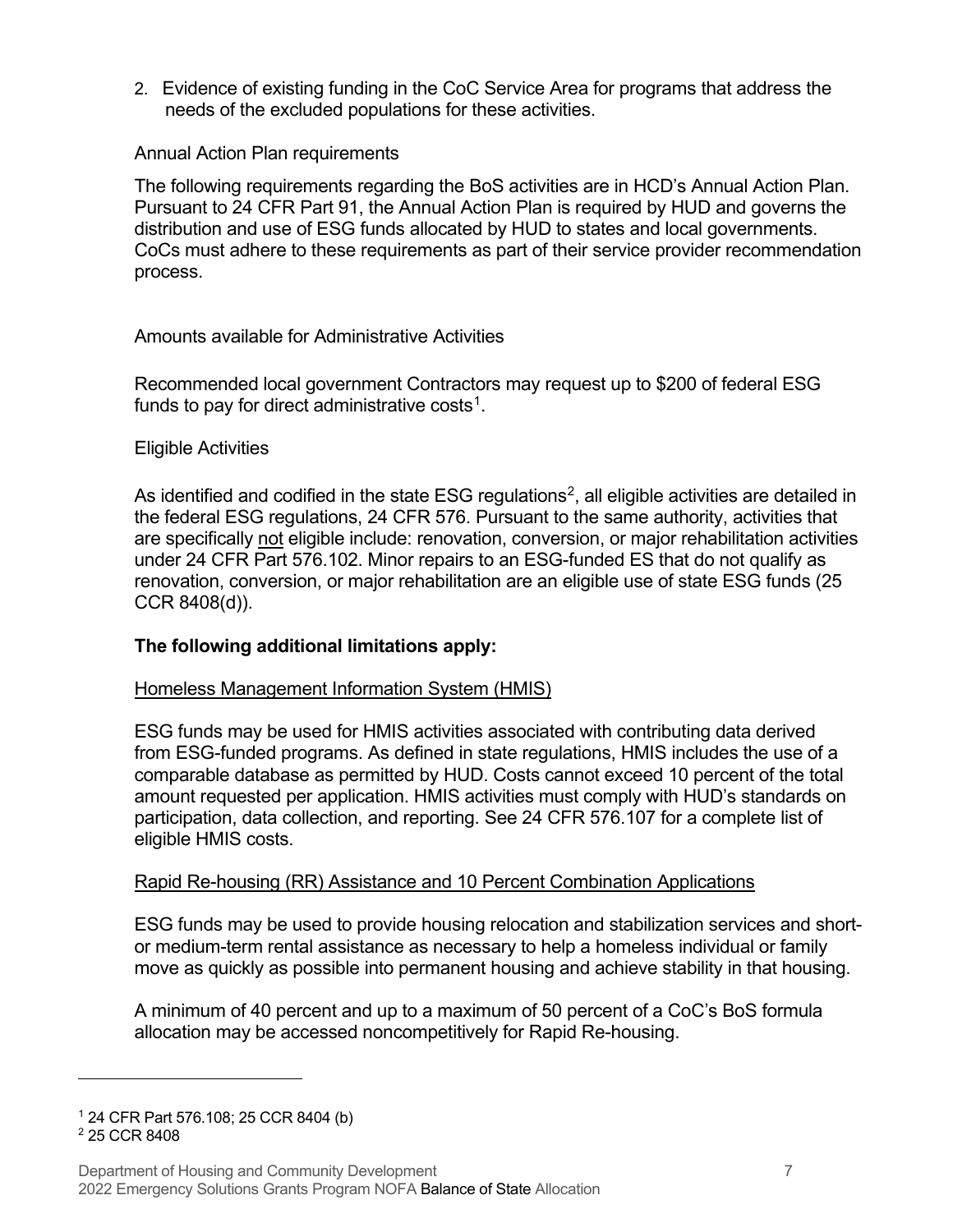#### **In combination with their Rapid Re-housing activity, Applicants may request the following '***add on's***' to their noncompetitive Rapid Re-housing application:**

- Up to 10 percent of the total application for Street Outreach
- Up to 10 percent of the total application for Homelessness Prevention
- Up to 10 percent of the total application for HMIS

RR activities must meet all the HUD requirements specified at 24 CFR 576.104, 24 CFR 576.105, and 24 CFR 576.106, including, but not limited to, requirements for:

- Eligible program participants;
- Eligible costs, including financial assistance costs and services costs;
- Maximum amounts and periods of assistance;
- Use with other subsidies;
- Limitations on maximum rent levels:
- Rental assistance agreement with owner;
- Lease agreement between owner and participant; and
- Condition of housing where assistance is provided.

**Note:** Rental assistance payments provided as part of an RR or HP activity under 24 CFR Part 576.106 typically cannot exceed HUD's Fair Market Rent (FMR)<sup>3</sup>. Assistance must also comply with HUD's standard for rent reasonableness<sup>4</sup>. Requests for exceptions to the FMR can be made to HUD through HCD and must be approved in writing by HUD. Contact your HCD representative in the Federal Programs Branch for further assistance.

In addition to federal requirements<sup>[5](#page-11-3)</sup>, no subpopulation targeting will be permitted in RR activities unless documentation of the following is provided to HCD prior to the award of funds for these activities:

- 1. Evidence of an unmet need for these activities for the subpopulation proposed for targeting; and
- 2. Evidence of existing funding in the CoC Service Area for programs that address the needs of the excluded populations for these activities.

<span id="page-11-0"></span>Terms of Assistance

#### Minimum and maximum grant limits

There will be no individual application minimum and maximum grant amounts established by the state for the noncompetitive RR set-aside. The CoC shall determine the amounts of each individual application.

<span id="page-11-1"></span><sup>3</sup> 24 CFR Part 888

<span id="page-11-2"></span><sup>4</sup> 24 CFR Part 982.507

<span id="page-11-3"></span><sup>5</sup> 25 CCR 8408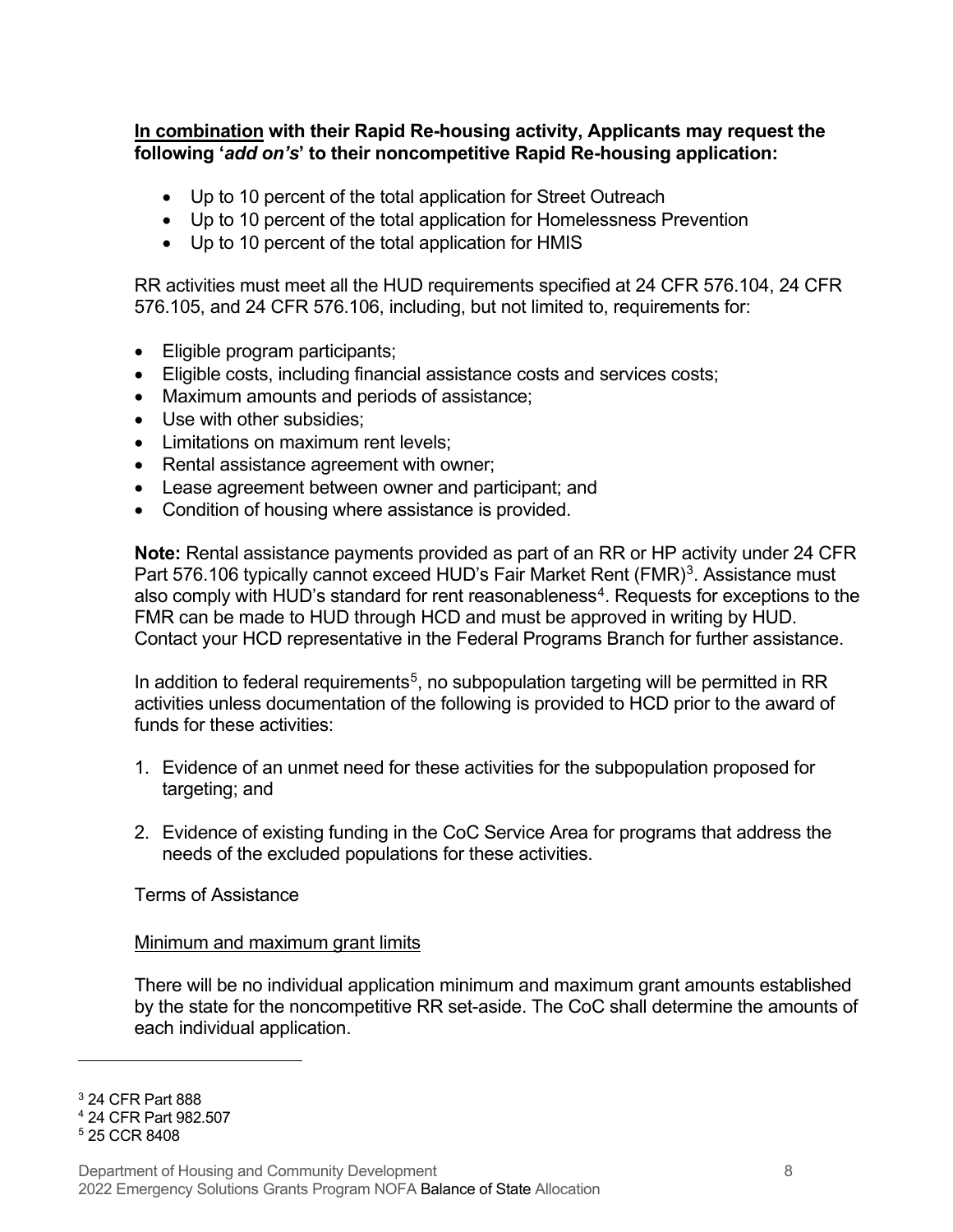#### Maximum number of applications, contracts, and subcontracts

- 1. Under the noncompetitive allocation, for single county CoCs, no more than two applications shall be recommended by the CoC and submitted to HCD. HCD will award no more than two noncompetitive allocation contracts per single-county CoC Service Area. For multi-county CoCs, no more than three applications shall be recommended by the CoC and submitted to HCD. HCD will award no more than three noncompetitive allocation contracts per multi-county CoC Service Area.
- 2. There are two types of subcontracting permitted under ESG.

A subcontract does not absolve the Contractor from any responsibility or liability to HCD. The Contractor is fully liable and responsible for ensuring that the subcontractor adheres to all state and federal laws and regulations in carrying out its services or activities.

- a. Subcontracting for services provided to the funded program. Procuring services related to carrying out the funded program is permissible. Examples: security, supportive services, food services. Federal procurement rules may apply.
- b. Applications that contain multiple ESG-eligible activities as permitted under HCD's Annual Action Plan or this NOFA may subcontract with separate service providers for those ESG-eligible activities. For example, RR programs that request funds for both RR and HMIS may subcontract with a different entity for their HMIS.

*Notwithstanding the above, contracting with, or in any way assigning the ESG grant in part or whole to another service provider for any activity is strictly prohibited and will forfeit any associated awarded monies, unless approved in writing by HCD*.

**The following table summarizes eligible ESG activities under the noncompetitive Rapid Re-housing set-aside:** 

| <b>ACTIVITY</b>                  | ALLOWABLE ESG AMOUNTS AND PERCENTAGES PER<br><b>APPLICATION UNDER NONCOMPETITIVE RR SET-ASIDE</b><br>(unless otherwise noted)                                                                                                        |  |  |  |  |  |  |  |
|----------------------------------|--------------------------------------------------------------------------------------------------------------------------------------------------------------------------------------------------------------------------------------|--|--|--|--|--|--|--|
|                                  | For single-county CoCs, up to two applications may be submitted.<br>For multi-county CoCs, up to three applications may be submitted.                                                                                                |  |  |  |  |  |  |  |
| Rapid<br><b>Re-Housing</b>       | Noncompetitive set-aside: Per allocation, CoC must elect a<br>minimum of 40 percent and a maximum of 50 percent of their<br>BoS formula allocation.                                                                                  |  |  |  |  |  |  |  |
| <b>Street</b><br><b>Outreach</b> | Up to a maximum of 10 percent of a total application request<br>when requested in combination with RR. The SO activity may<br>be subcontracted to another eligible service provider or may be<br>provided directly by the Applicant. |  |  |  |  |  |  |  |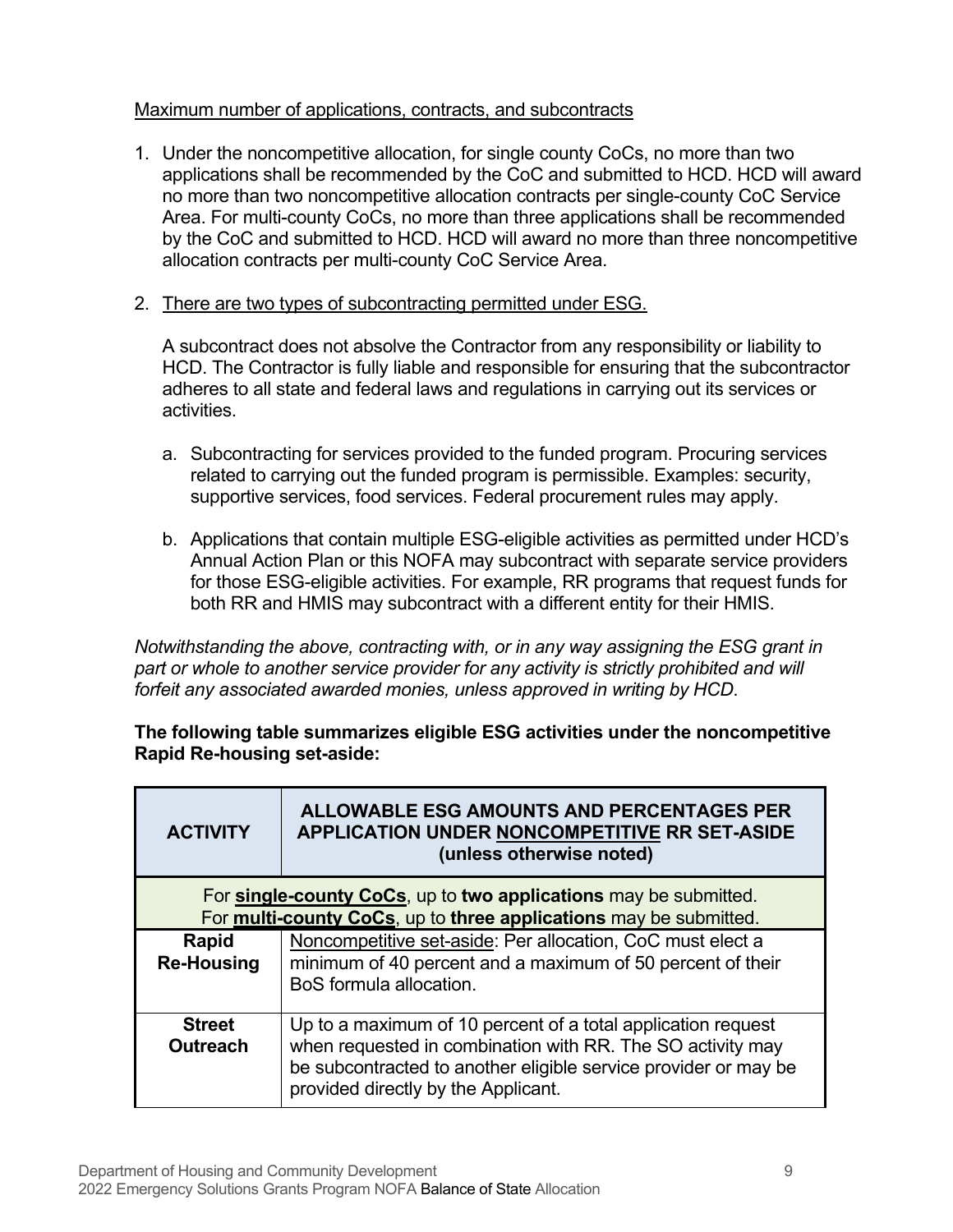| <b>ACTIVITY</b>                          | ALLOWABLE ESG AMOUNTS AND PERCENTAGES PER<br>APPLICATION UNDER NONCOMPETITIVE RR SET-ASIDE<br>(unless otherwise noted)                                                                                                               |
|------------------------------------------|--------------------------------------------------------------------------------------------------------------------------------------------------------------------------------------------------------------------------------------|
| <b>Homelessness</b><br><b>Prevention</b> | Up to a maximum of 10 percent of a total application request<br>when requested in combination with RR. The HP activity may<br>be subcontracted to another eligible service provider or may be<br>provided directly by the Applicant. |
| <b>HMIS</b>                              | Up to a maximum of 10 percent per application. The HMIS<br>activity may be provided directly by the Applicant or may be<br>subcontracted to another eligible service provider.                                                       |
| Grant<br><b>Administration</b>           | Local government service providers may request up to \$200 per<br>application for Grant Administration.                                                                                                                              |

**Note**: Applicants are urged to consult the relevant state and federal regulations for full requirements associated with each activity.

# <span id="page-13-0"></span>**III. BoS Regional Competitive Requirements**

<span id="page-13-1"></span>**A.** Amounts available for Administrative activities:

Recommended **local government** service providers may request up to \$200 of ESG funds.

<span id="page-13-2"></span>**B.** Eligible Activities:

All Applicants must obtain a recommendation from their CoC. Under the regional competition, for single-county CoCs, no more than two applications shall be recommended by the CoC and submitted to HCD. HCD will award no more than two contracts through the regional competition per single-county CoC Service Area.

For multi-county CoCs, no more than three applications shall be recommended by the CoC and submitted to HCD. HCD will award no more than three contracts through the regional competition per multi-county CoC Service Area.

The following activities are eligible under the BoS regional competition:

1. Pursuant to state ESG Regulation 25 CCR 8408, all activities permitted under the federal ESG regulations, 24 CFR 576, shall be eligible **except for renovation, conversion, or major rehabilitation activities under 24 CFR Part 576.102**. Minor repairs to an ESGfunded ES that do not qualify as renovation, conversion, or major rehabilitation are an eligible use of state ESG funds. (25 CCR 8408(d)).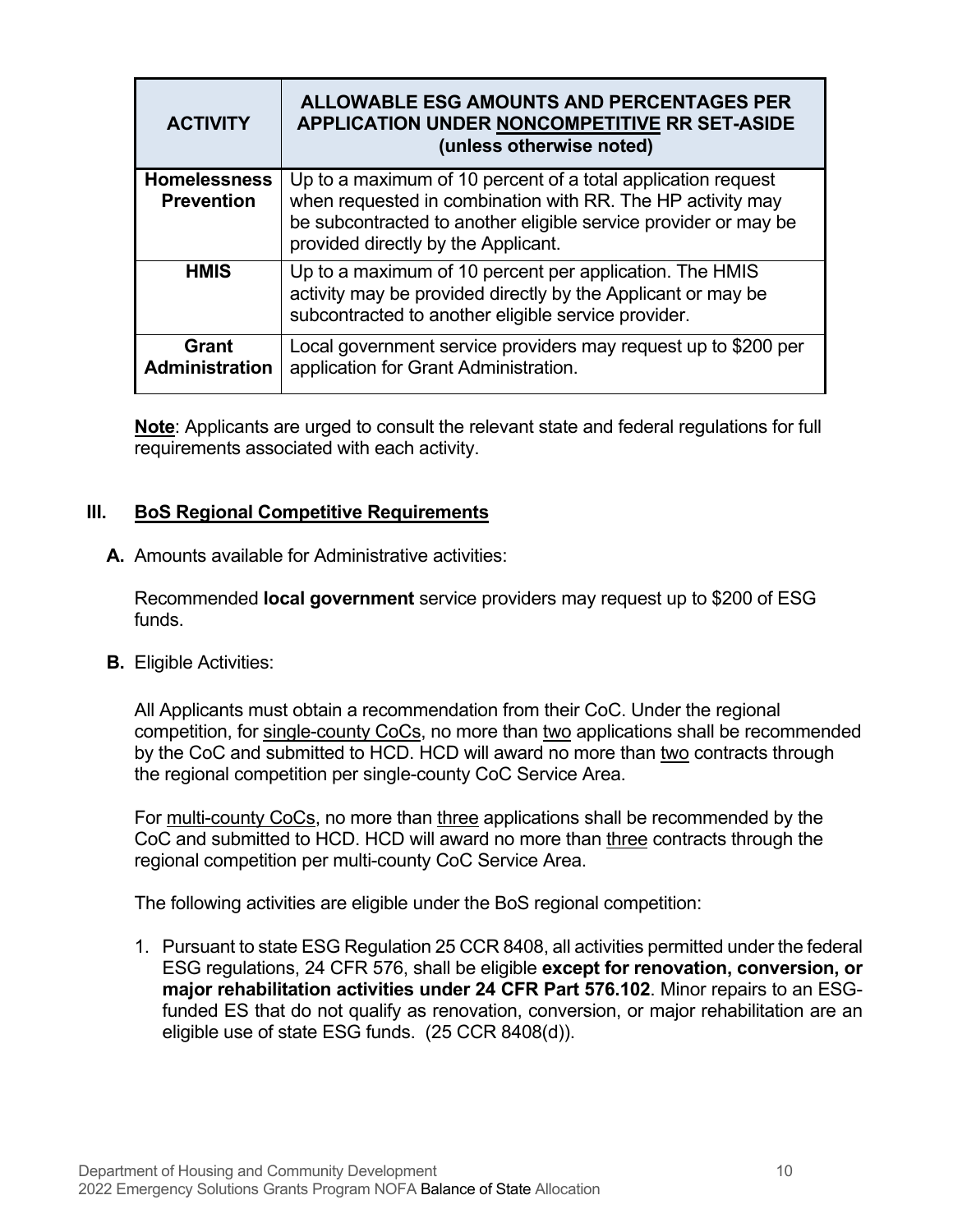2. The following additional limitations apply:

#### Homeless Management Information System (HMIS)

ESG funds may be used for HMIS activities associated with contributing data derived from ESG-funded programs. As defined in the state ESG regulations, HMIS includes the use of a comparable database as permitted by HUD. HMIS activities must comply with HUD's standards on participation, data collection, and reporting. See the federal regulations for a complete list of eligible HMIS costs. HMIS is limited to 10 percent of the total application amount.

#### Rapid Re-housing (RR) Assistance and 10 Percent Combination Applications and Street Outreach (SO) and Homelessness Prevention (HP)

ESG funds may be used to provide housing relocation and stabilization services, and short- or medium-term rental assistance, as necessary to help a homeless individual or family move as quickly as possible into permanent housing and achieve stability in that housing.

Rapid Re-housing may be requested as a stand-alone activity or Applicants may request up to 10 percent per RR application for SO and 10 percent per RR application for HP without having to apply separately. The SO and/or HP activity may be provided directly by the Applicant or may be subcontracted to another eligible service provider. Stand-alone SO applications are also permitted. **Stand-alone HP applications are not permitted**.

Rapid Re-housing activities must meet all the HUD requirements specified at 24 CFR Part 576.104 including, but not limited to, requirements for:

- Eligible program participants;
- Eligible costs, including financial assistance costs and services costs;
- Maximum amounts and periods of assistance;
- Use with other subsidies;
- Limitations on maximum rent levels;
- Rental assistance agreement with owner;
- Lease agreement between owner and participant; and
- Condition of housing where assistance is provided.

**Note:** Rental assistance payments provided as part of an RR or HP activity under 24 CFR Part 576.106 typically cannot exceed HUD's FMR as provided under 24 CFR Part 888 and must comply with HUD's standard for rent reasonableness as established under 24 CFR Part 982.507. Request for exceptions to FMR can be made to HUD through HCD and must be approved in writing by HUD. Contact your HCD representative in the Federal Programs Branch for further assistance.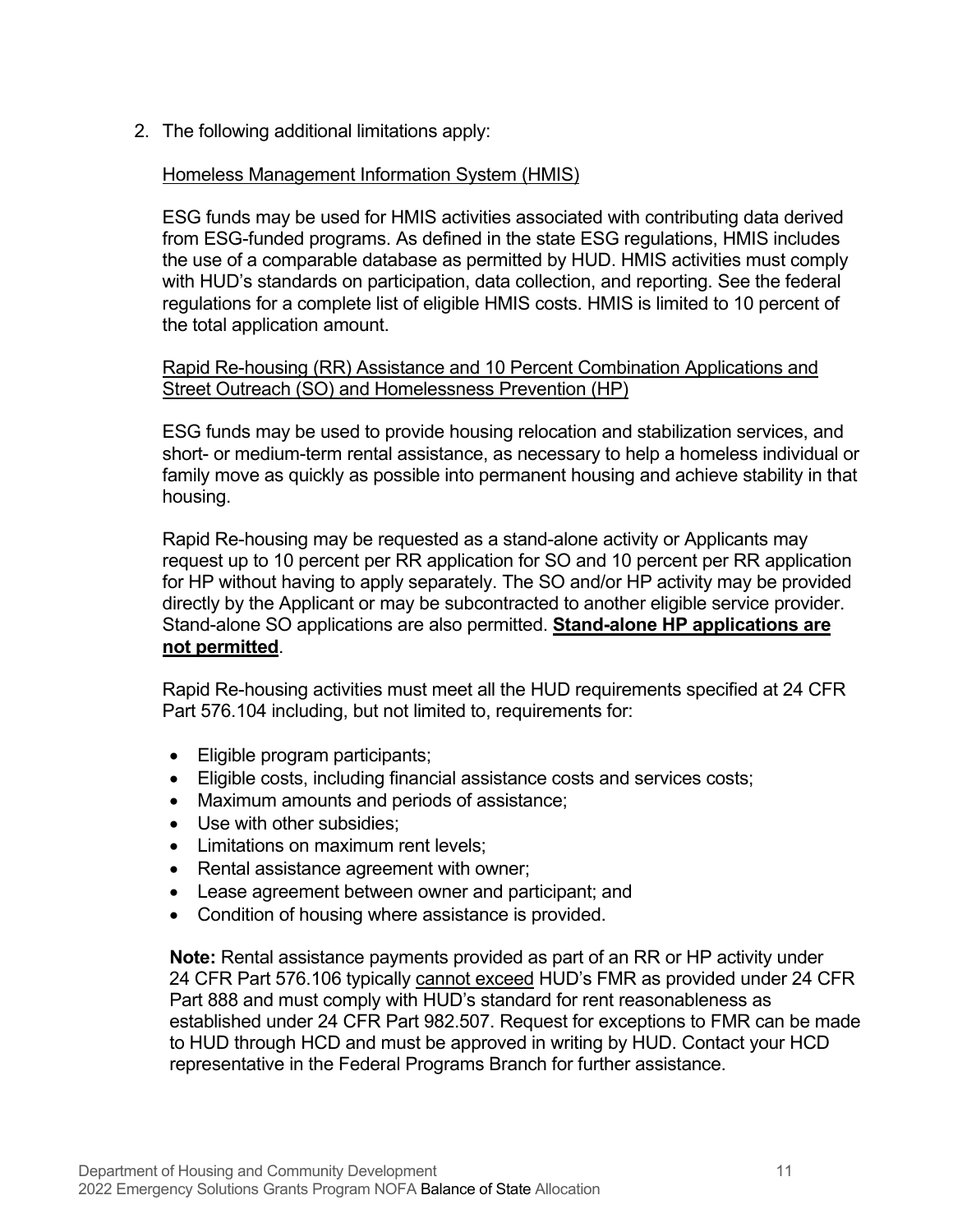In addition to federal requirements, pursuant to 25 CCR 8408, no subpopulation targeting will be permitted in RR activities unless documentation of both of the following is provided to HCD prior to the award of funds for these activities:

- 1. Evidence of an unmet need for these activities for the subpopulation proposed for targeting.
- 2. Evidence of existing funding in the CoC Service Area for programs that address the needs of the excluded populations for these activities.

# Emergency Shelter (ES)

ESG funds may be used to cover the cost of providing essential services and shelter operations, as defined in the federal regulations 24 CFR 576.102, to homeless individuals and families in an ES. An ES is any facility where the primary purpose is to provide a temporary shelter for general or specific populations experiencing homelessness and that does not require occupants to sign leases or occupancy agreements. Hotel or motel vouchers may only be used as ES if there is no other appropriate ES available for a homeless individual or family. State and federal ESG regulations do not impose a maximum length of stay on ES activities. Consistent with the state's Core Practices in 25 CCR 8409 (b), programs should seek to help participants quickly identify barriers to obtaining and maintaining housing, and quickly resolve their housing crisis before providing other non-related housing services. Federal regulations prohibit involuntary family separation for children under the age of 18.

ESG-funded ES activities must operate for the full term of the ESG grant contract and must comply with all requirements of 24 CFR Part 576.101, which addresses maintenance of effort requirements to ensure ESG funds are not replacing local government funds during the immediate 12-month period before the ESG contract takes effect.

#### Day Shelters

A day shelter must meet the criteria in the ES definition to compete as an ES. The primary purpose of a day shelter must be to provide temporary shelter for persons experiencing homelessness. Facilities such as multi-purpose centers or stand-alone soup kitchens do **not** qualify as an ES. Day shelters must target people who are sleeping on the streets, living in places not designed for human habitation, or in an ES. Clients experiencing such homelessness must be permitted to stay at the day shelter during all hours it is open for shelter.

#### Street Outreach

ESG funds may be used for SO activities that include the costs of providing essential services necessary to reach out to unsheltered homeless people, **connecting** these individuals with ES, housing or critical services, and **providing** urgent, non-facility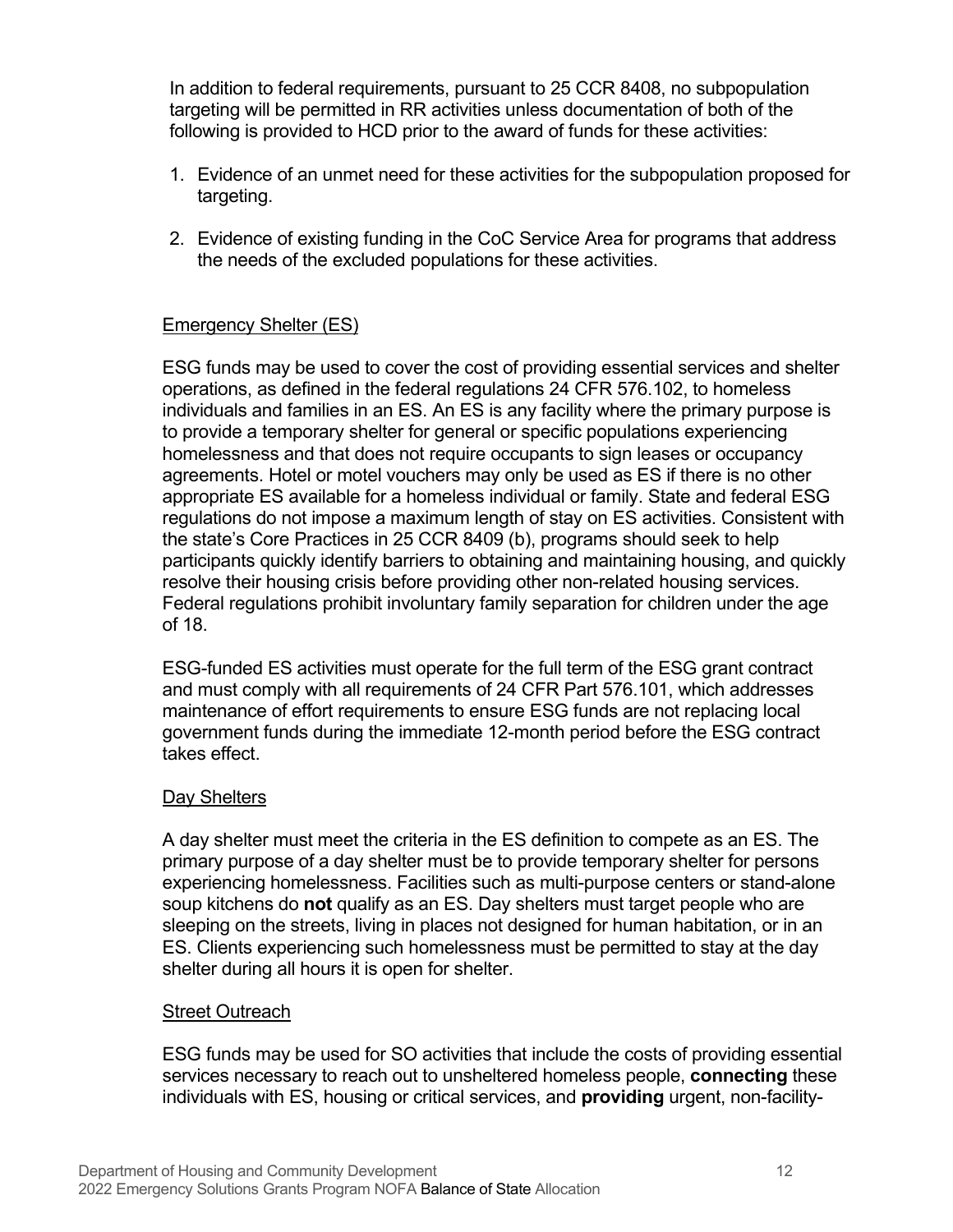based care to unsheltered homeless people who are unwilling or unable to access ES, housing, or an appropriate health facility.

Eligible activities include engagement, case management, emergency health and mental health services, transportation, and services for special populations, as defined in the federal regulations 24 CFR 576.101. ESG-funded SO activities must operate for at least as long as the term of the ESG grant and must comply with the requirements at 24 CFR Part 576.101, which addresses maintenance of effort requirements to ensure ESG funds are not replacing local government funds during the immediate 12-month period before the ESG contract takes effect.

While SO is an eligible stand-alone activity, it may also be proposed in conjunction with RR or ES. SO is included with RR or ES to facilitate reaching and prioritizing persons experiencing homelessness, who are unsheltered and living in places not designed for human habitation for services, consistent with the state's Core Practices<sup>6</sup>.

#### Homelessness Prevention

HP activities are not eligible as a stand-alone activity but may be proposed in conjunction with ES (for example, to facilitate shelter diversion) or with RR activities (for example, to facilitate preventing homelessness of a previously assisted individual or family experiencing instability after RR assistance has ended).

ESG funds can provide housing relocation and stabilization services and short- or medium-term rental assistance to individuals or families "at risk of homelessness" [7,](#page-16-2) but only to the extent of helping the individuals or families regain housing stability.

In addition to federal requirements, pursuant to 25 CCR 8408, no subpopulation targeting will be permitted in HP activities unless documentation of both of the following is provided to HCD prior to the award of funds for these activities:

- 1. Evidence of an unmet need for these activities for the subpopulation proposed for targeting; and
- 2. Evidence of existing funding in the CoC Service Area for programs that address the needs of the excluded populations for these activities.
- <span id="page-16-0"></span>**C.** Terms of Assistance

#### Minimum and maximum grant limits

Each application submitted must be for a **minimum of \$75,000** and a **maximum of \$200,000.** These amounts include all eligible activities, including HMIS, and indirect costs.

<span id="page-16-2"></span><span id="page-16-1"></span><sup>6</sup> 25 CCR 8409 <sup>7</sup> 24 CFR Part 576.2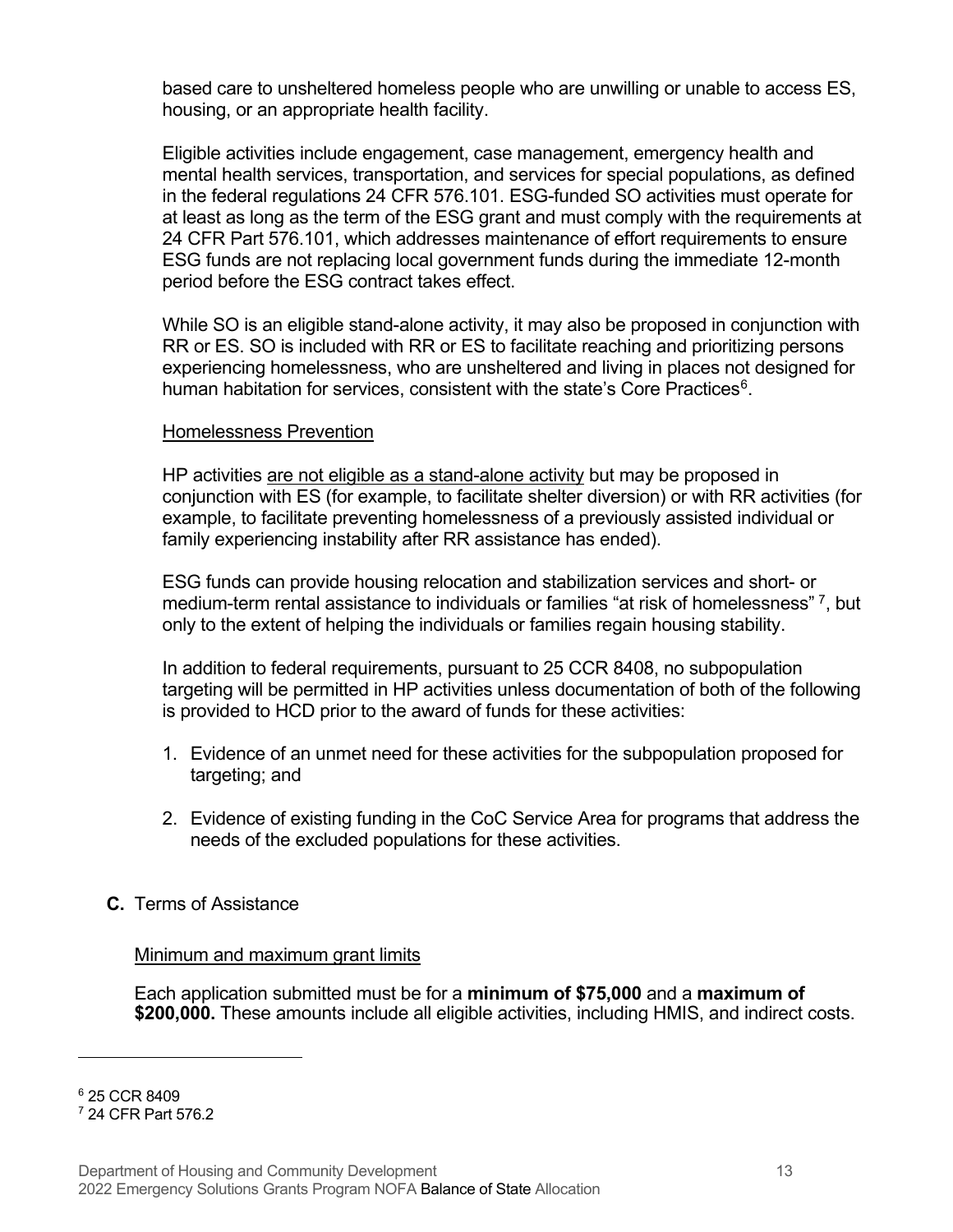- 1. There are two types of subcontracting permitted under ESG. A subcontract does not absolve the Contractor from any responsibility or liability to HCD. The Contractor is fully responsible for ensuring that the subcontractor adheres to all state and federal laws and regulations in carrying out its services or activities.
	- a. Subcontracting for services provided to the funded program. Procuring services related to carrying out the funded program is permissible. Examples: security, supportive services, food services. Federal procurement rules may apply.
	- b. Applications that contain multiple ESG-eligible activities as permitted under HCD's Annual Action Plan or this NOFA may subcontract with separate service providers for those ESG-eligible activities. For example, RR programs that request funds for both RR and HMIS may subcontract with a different entity for their HMIS.

Notwithstanding the above, contracting with, or in any way assigning the ESG grant in part or whole to another service provider for any activity is strictly prohibited, unless approved in writing by HCD.

| <b>ACTIVITY</b>                          | ALLOWABLE ESG AMOUNTS AND PERCENTAGES PER APPLICATION<br>UNDER THE REGIONAL COMPETITION<br>(unless otherwise noted)                                                                                                                                                                                                                         |  |  |  |  |  |
|------------------------------------------|---------------------------------------------------------------------------------------------------------------------------------------------------------------------------------------------------------------------------------------------------------------------------------------------------------------------------------------------|--|--|--|--|--|
|                                          | For single-county CoCs, up to two applications may be submitted.                                                                                                                                                                                                                                                                            |  |  |  |  |  |
|                                          | For multi-county CoCs, up to three applications may be submitted.                                                                                                                                                                                                                                                                           |  |  |  |  |  |
| Rapid Re-Housing                         | Regional competition: \$75,000 minimum, \$200,000 maximum per application.                                                                                                                                                                                                                                                                  |  |  |  |  |  |
| <b>Emergency Shelter</b>                 | \$75,000 minimum, \$200,000 maximum per application.                                                                                                                                                                                                                                                                                        |  |  |  |  |  |
| <b>Street Outreach</b>                   | \$75,000 minimum, \$200,000 maximum per application as a stand-alone<br>activity, or up to a maximum of 10 percent of a total application (not to exceed<br>\$20,000) when requested in addition to RR or ES. The SO activity may be<br>subcontracted to another eligible service provider or may be provided directly<br>by the Applicant. |  |  |  |  |  |
| <b>Homelessness</b><br><b>Prevention</b> | Up to a maximum of 10 percent of a total application request (not to exceed<br>\$20,000) when requested in combination with RR or ES. The HP activity may<br>be subcontracted to another eligible service provider or may be provided<br>directly by the Applicant. No stand-alone HP applications are permitted.                           |  |  |  |  |  |
| <b>HMIS</b>                              | Up to a maximum of 10 percent per application (not to exceed \$20,000). The<br>HMIS activity may be subcontracted to another eligible service provider or<br>may be provided directly by the Applicant.                                                                                                                                     |  |  |  |  |  |
| <b>Grant</b><br><b>Administration</b>    | Local government service providers may request up to \$200 per application.                                                                                                                                                                                                                                                                 |  |  |  |  |  |
|                                          | Note: Applicant's budgets must identify a 'primary' activity.                                                                                                                                                                                                                                                                               |  |  |  |  |  |

<span id="page-17-0"></span>**D.** The following table summarizes the eligible ESG activities under the regional competition.

**Note**: Applicants are urged to consult the relevant state and federal regulations for all requirements associated with each activity.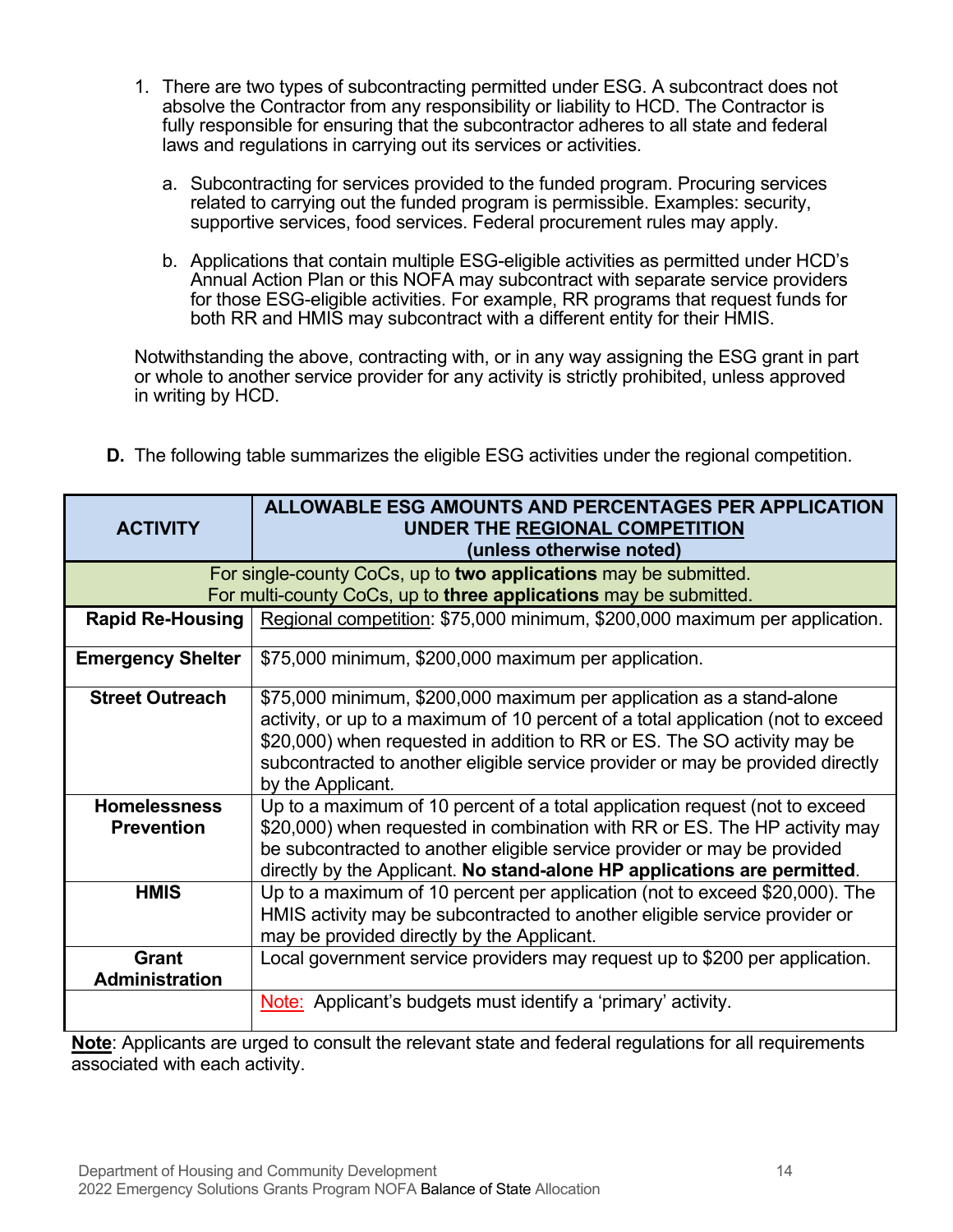<span id="page-18-0"></span>**E.** Regional Competition Application Requirements:

#### CoC Application Recommendations

Applications shall only be considered if they are recommended by the CoC where the proposed activity is located. CoCs are *required to submit the CoC Recommendation Package* through the<https://portal.ecivis.com/#/login>

Recommended applications may not include funding requests of less than \$75,000 or more than \$200,000. In recommending Applicants through the regional competition, the CoC must follow a procurement process consistent with 25 CCR 8404(a)(4) including, but not limited to, the following:

- 1. Conducting a fair and open competition that avoids conflicts of interest in project selection, implementation, and the administration of funds; and
- 2. Considering state application eligibility and rating criteria as described in the "Application Threshold Requirements," "Application Submittal Requirements," and the "Rating Criteria" sections of this NOFA.

Selecting an eligible activity or activities to be offered consistent with the state's **Core Practices** as described in 25 CCR 8408 and 8409. In order to document that the service provider selection process meets ESG requirements, the CoC must submit the following:

- 1. A letter or other documentation that describes the service provider selection process and certifies that their process meets the requirements of 25 CCR 8404, 8408, and 8409.
- 2. The Applicant-ranking list that shows for each application recommended for funding: (a) the Applicant name and address; (b) project name and address; (c) proposed activities and proposed subpopulation targeting, if any, with ESG funds; (d) city(ies) and county(ies) where proposed activities will be provided; and (e) dollar amounts recommended for funding by activity.
- 3. For each application not recommended for funding: (a) the Applicant name and address; (b) project name and address; (c) proposed activities and proposed subpopulation targeting, if any, with ESG funds; (d) city(ies) and county(ies) where the activities were proposed; and (e) dollar amounts requested by activity.

#### **F. Application Threshold Requirements**

An application must meet the following threshold requirements to be eligible for rating and ranking:

**1.** Applicants **must** follow instructions in both this NOFA and the online application. Failure to follow instructions will result in disqualification.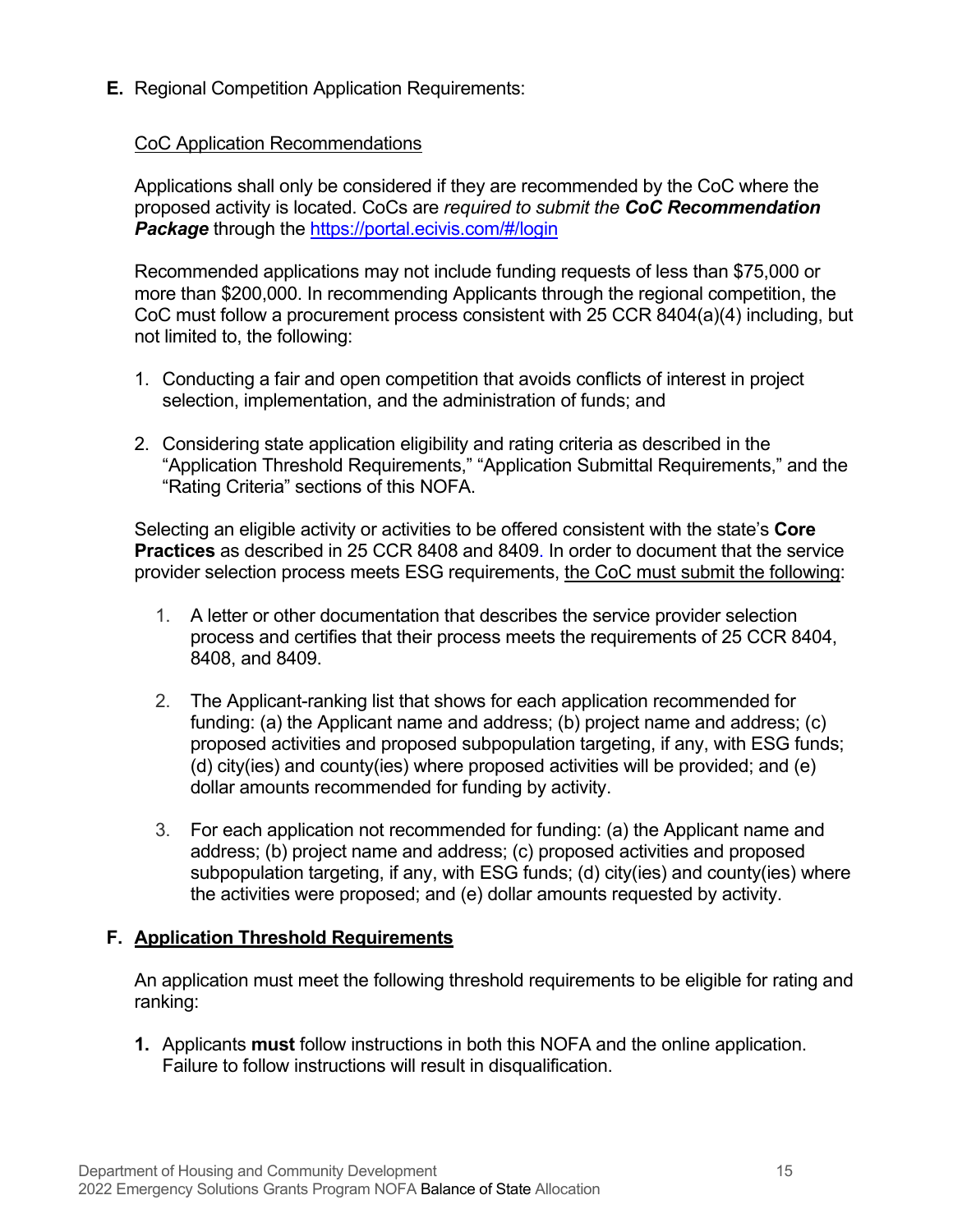- **2.** The ESG application and all required attachments must be submitted to HCD through the eCivis Portal located at [https://portal.ecivis.com/#/login.](https://portal.ecivis.com/#/login) Applications must include all required information to be submitted.
- **3.** The application was complete and received by the deadline.
- **4.** The Applicant is eligible as described in **Section III(B)** of this NOFA.
- **5.** The CoC recommends the Applicant from the Service Area where the proposed activity is located, as documented by the certification of approval from the CoC. **Note:** Single-county CoCs may recommend no more than two applications. Multicounty CoCs may recommend no more than three applications.
- **6.** The application includes a funding request of at least \$75,000, but not more than \$200,000.
- **7.** Proposed activities are eligible pursuant to Section III Subsection B of this NOFA.
- **8.** Pursuant to 25 CCR 8401, Applicants must have adequate and documented site control for any application proposing an ES activity.
- **9.** The application includes a certification of written standards for the proposed activities adopted by the CoC, as described in Section VI of this NOFA.
- **10.**The application includes a completed **Authorizing Resolution** (AR) approved by the Applicant's governing board. The AR designates a person or persons responsible for, and authorized to execute, all documents related to the application of ESG funds, ESG award, and submittal of funds requests. Please see the instructions for completing the AR, along with an AR form, on the ESG website. Failure to use the AR form provided by HCD will require execution of a corrected AR and may delay execution of HCD's Standard Agreement for ESG funds. If a governing body must prepare a separate resolution concurrently that conforms to its local standard, it may do so in addition to preparing the AR form provided by HCD. *In the event the applicant's AR is not submitted by the application due date, then the entire application will be deemed untimely and thus automatically rejected in its entirety*.
- **11.** Pursuant to 24 CFR Part 576.202 (a)(2), for private non-profit organizations proposing ES activities, the application must include a Certification of Local Approval completed and signed by the city or county where the activity is located.
- **12.** For applications from private nonprofit-organizations, the application contains the organization's current bylaws and articles of incorporation.
- **13.** All Applicants must demonstrate to the satisfaction of the Department that they are in compliance with the financial management requirements of **[2 CFR 200.](https://www.law.cornell.edu/cfr/text/2/part-200)** The applicant must provide the Department with its most recent single audit (as submitted to the State Controller's Office), if applicable. If the applicant has any open single audit findings and does not have a plan or an agreement to remediate those findings, the Applicant will be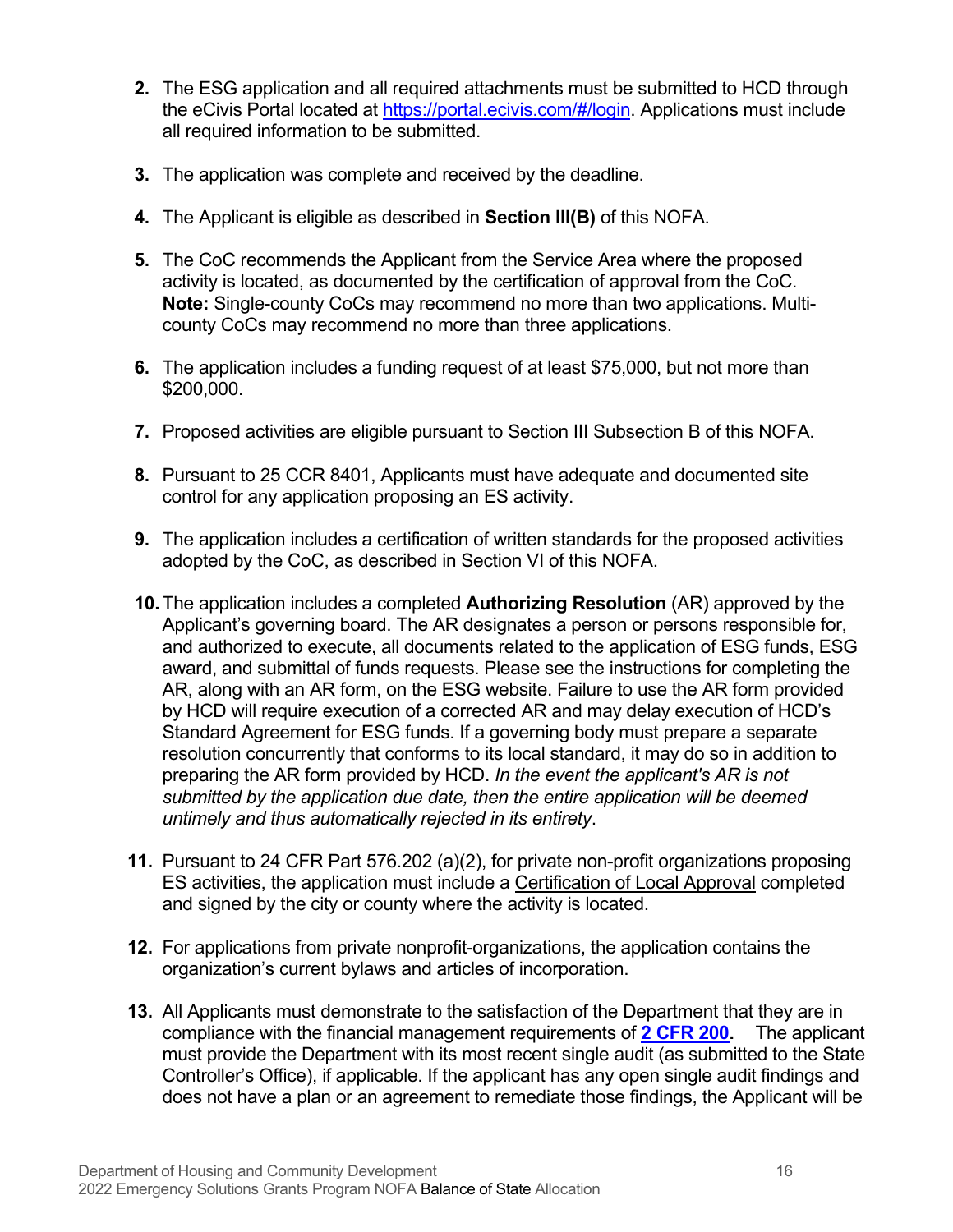deemed ineligible for funding through the state ESG program until the findings are resolved or a remediation plan or agreement is established.

**14.** Pursuant to 24 CFR Part 576.201, Applicants must have identified dollar-for-dollar match for the federal ESG funding with funds from other public or private sources.

An application may be deemed ineligible if the application does not meet the threshold requirements, if the application is incomplete, or if HCD cannot determine compliance with the threshold requirements. HCD may request clarification of unclear or ambiguous statements made in the application and other supporting documents if this information will not affect the competitive scoring of the application. HCD may request documentation necessary for compliance with state or federal requirements and may request that an Applicant revise application documents, as necessary to establish compliance, as long as such revisions do not affect the competitive scoring of the application.

# <span id="page-20-0"></span>**G. Rating Criteria** (25 CCR 8407)

All applications meeting the threshold requirements will be rated based on the following criteria:

| <b>Factor</b>     | <b>Criteria</b><br><b>Points</b>                                                                                                                                                                                                                                                                                                                                                      |     |  |  |  |  |
|-------------------|---------------------------------------------------------------------------------------------------------------------------------------------------------------------------------------------------------------------------------------------------------------------------------------------------------------------------------------------------------------------------------------|-----|--|--|--|--|
|                   | Length of experience implementing the proposed eligible activity<br>or activity similar to the proposed eligible activity.                                                                                                                                                                                                                                                            | 20  |  |  |  |  |
| <b>Applicant</b>  | For Applicants who have received ESG funding in at least one of<br>the past three years (e.g., 2018, 2019, or 2020), a maximum of<br>20 points will be deducted for the following:                                                                                                                                                                                                    |     |  |  |  |  |
| <b>Experience</b> | HCD has terminated or disencumbered ESG grant funding;<br>$\bullet$<br>The Applicant has unresolved monitoring findings in ESG that<br>$\bullet$<br>pose a substantial risk to HCD; or<br>The Applicant has not submitted annual reports in a timely<br>$\bullet$<br>manner for ESG grants.                                                                                           | -20 |  |  |  |  |
| Program           | Quality of the proposed program in delivering eligible activities to<br>participants consistent with the CoC's written standards and state<br>ESG Regulation section 8409 Core Practices. The CoC<br>representative must self-certify the Core Practice Table in the<br>application is true and correct.                                                                              |     |  |  |  |  |
| <b>Design</b>     | In making determinations under this rating factor, HCD may<br>examine such things as CoC written standards for the proposed<br>activity, service provider guidelines governing activity operations,<br>program rules for clients, the reasonableness of program staffing<br>patterns, and the activity budget relative to program design,<br>target population, and local conditions. | 20  |  |  |  |  |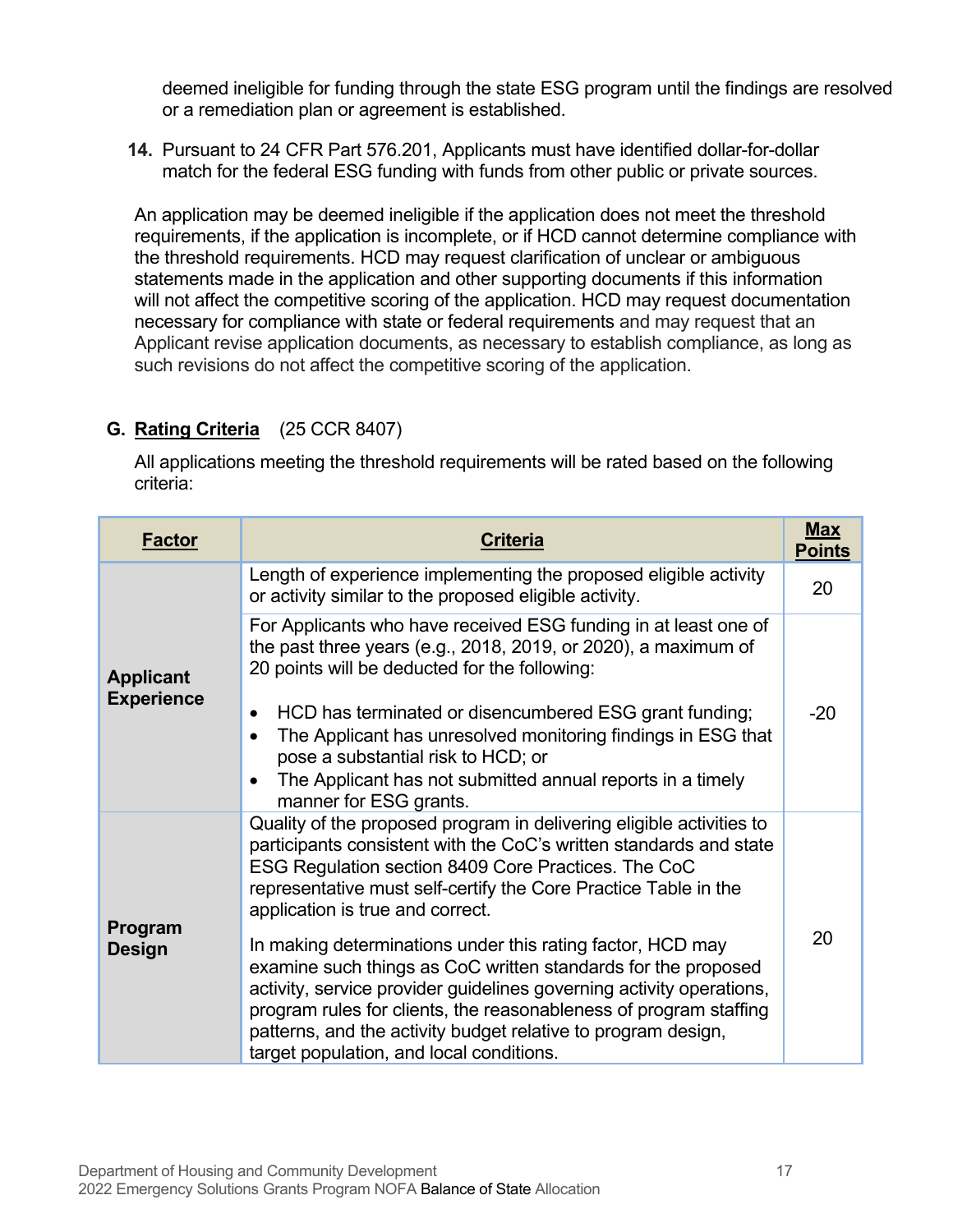| <b>Factor</b>                             | <b>Criteria</b>                                                                                                                                                                                                                                                                                                                                                                                                                                                                                                                                                                                                                                                                                                                                                                                                                                                                                                                                                                                                                                                                                                                                                                                                                                                                                                                                                                                                                                                                           | <b>Max</b><br><b>Points</b> |
|-------------------------------------------|-------------------------------------------------------------------------------------------------------------------------------------------------------------------------------------------------------------------------------------------------------------------------------------------------------------------------------------------------------------------------------------------------------------------------------------------------------------------------------------------------------------------------------------------------------------------------------------------------------------------------------------------------------------------------------------------------------------------------------------------------------------------------------------------------------------------------------------------------------------------------------------------------------------------------------------------------------------------------------------------------------------------------------------------------------------------------------------------------------------------------------------------------------------------------------------------------------------------------------------------------------------------------------------------------------------------------------------------------------------------------------------------------------------------------------------------------------------------------------------------|-----------------------------|
| <b>Need for</b><br><b>Funds</b>           | Need for funds is based on whether the application activity and<br>subpopulation targeting, if any, meets a high need for the<br>community as identified by the CoC in a manner that is<br>consistent with the state's Core Practices.<br>Need is supported by data and analysis provided by the CoC,<br>including, but not limited to, HMIS data and data from the most<br>recent Point-in-Time Count of homeless persons published by<br>HUD.                                                                                                                                                                                                                                                                                                                                                                                                                                                                                                                                                                                                                                                                                                                                                                                                                                                                                                                                                                                                                                           | 10                          |
| <b>Impact and</b><br><b>Effectiveness</b> | Scoring for the performance outcomes in the impact and<br>effectiveness-rating factor will be evaluated using data from<br>HMIS for federal fiscal year October 1, 2020 - September 30,<br>2021, or for those projects not in operation during this entire time,<br>the most recent 12-month period. For data coming from victim<br>service providers, data from a HUD-compliant comparable<br>database may be used.<br>Project-level performance data – up to 24 points<br>The project level measures are as follows:<br>1) Average length of project participation for individual leavers<br><b>CoC Program HMIS Manual</b><br>2) Leavers exiting to permanent housing. Scores assigned will be<br>based on relative success rate. For project-level performance<br>metrics, programs of the same activity type (i.e., SO, ES, RR)<br>will only be compared against programs of that same activity-<br>type.<br>System-Level Performance Data – up to 6 points<br>Reports submitted by the CoC must be consistent with HUD's<br>December 2021 System Performance Measures. Scoring will be<br>based on the CoC Service Area's shown improvement in either<br>of the following two measures over the 12-month period ending<br>September 30, 2021: 1) The Change in Exits to Permanent<br>Housing, (Measure 7b1, or as may be renumbered by HUD); or<br>2) Increases in the number of Chronically Homeless served, as<br>measured under Metric 3.917, or as may be renumbered by<br>HUD. | 30                          |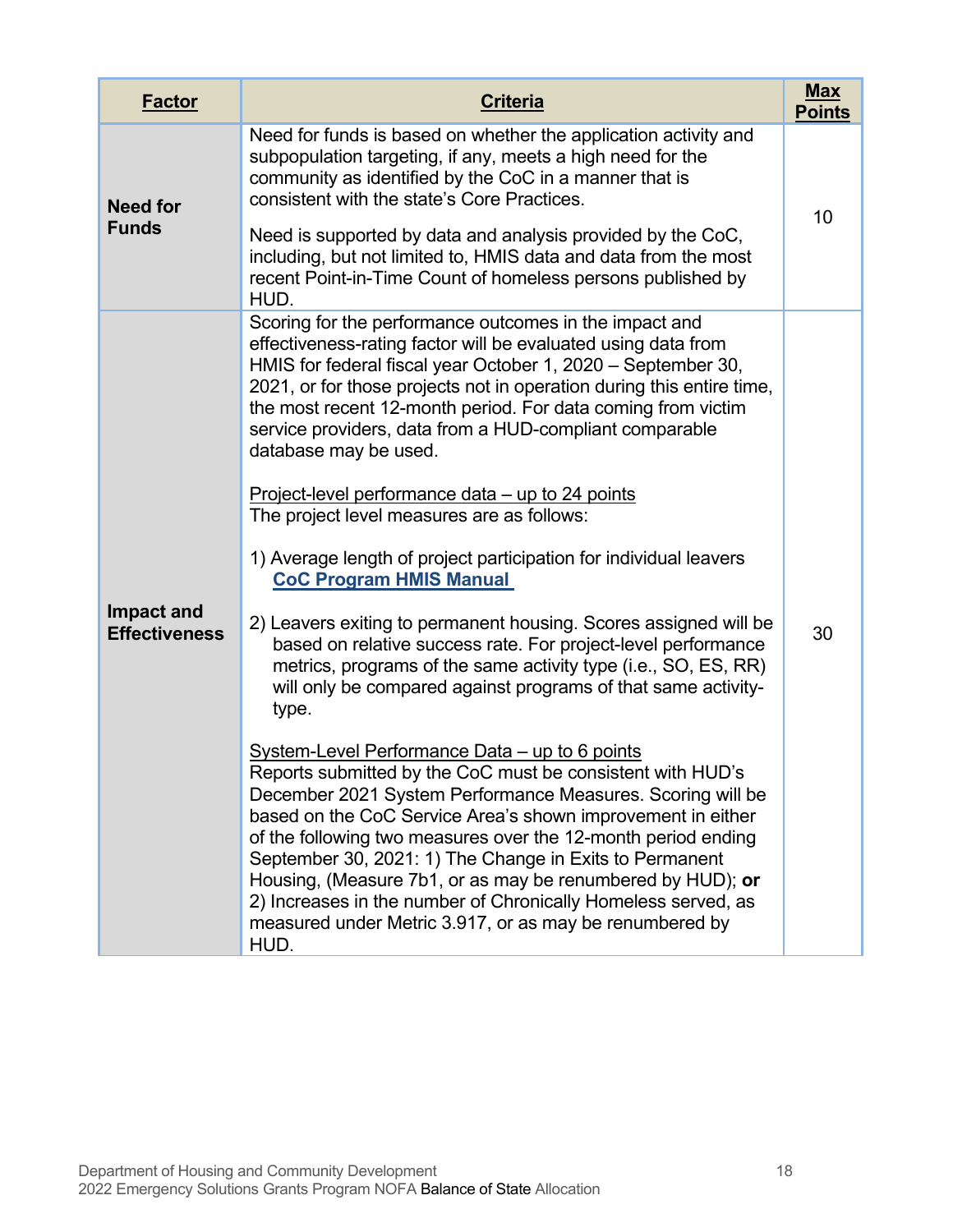| <b>Factor</b>             | Criteria                                                                                                                                                                                                                                                                                                                                                                                                                                                                                                                                                                                                                                                                                                               | Max<br><b>Points</b> |
|---------------------------|------------------------------------------------------------------------------------------------------------------------------------------------------------------------------------------------------------------------------------------------------------------------------------------------------------------------------------------------------------------------------------------------------------------------------------------------------------------------------------------------------------------------------------------------------------------------------------------------------------------------------------------------------------------------------------------------------------------------|----------------------|
| Cost<br><b>Efficiency</b> | Using HMIS and expenditure data for federal fiscal year<br>October 1, 2020 – September 30, 2021, or, for those programs<br>not in operation during this entire time, Applications will be<br>evaluated based on the average cost per exit to permanent<br>housing based on the total program expenditures for the<br>proposed activity and the number of exits to permanent housing<br><b>CoC Program HMIS Manual.</b><br>For data coming from victim service providers, data from a HUD-<br>compliant comparable database may be used.<br>HCD may require additional documentation to verify the accuracy<br>of the information provided. If this occurs, the Applicant shall<br>promptly provide such documentation. |                      |
| <b>TOTAL</b>              |                                                                                                                                                                                                                                                                                                                                                                                                                                                                                                                                                                                                                                                                                                                        | 90                   |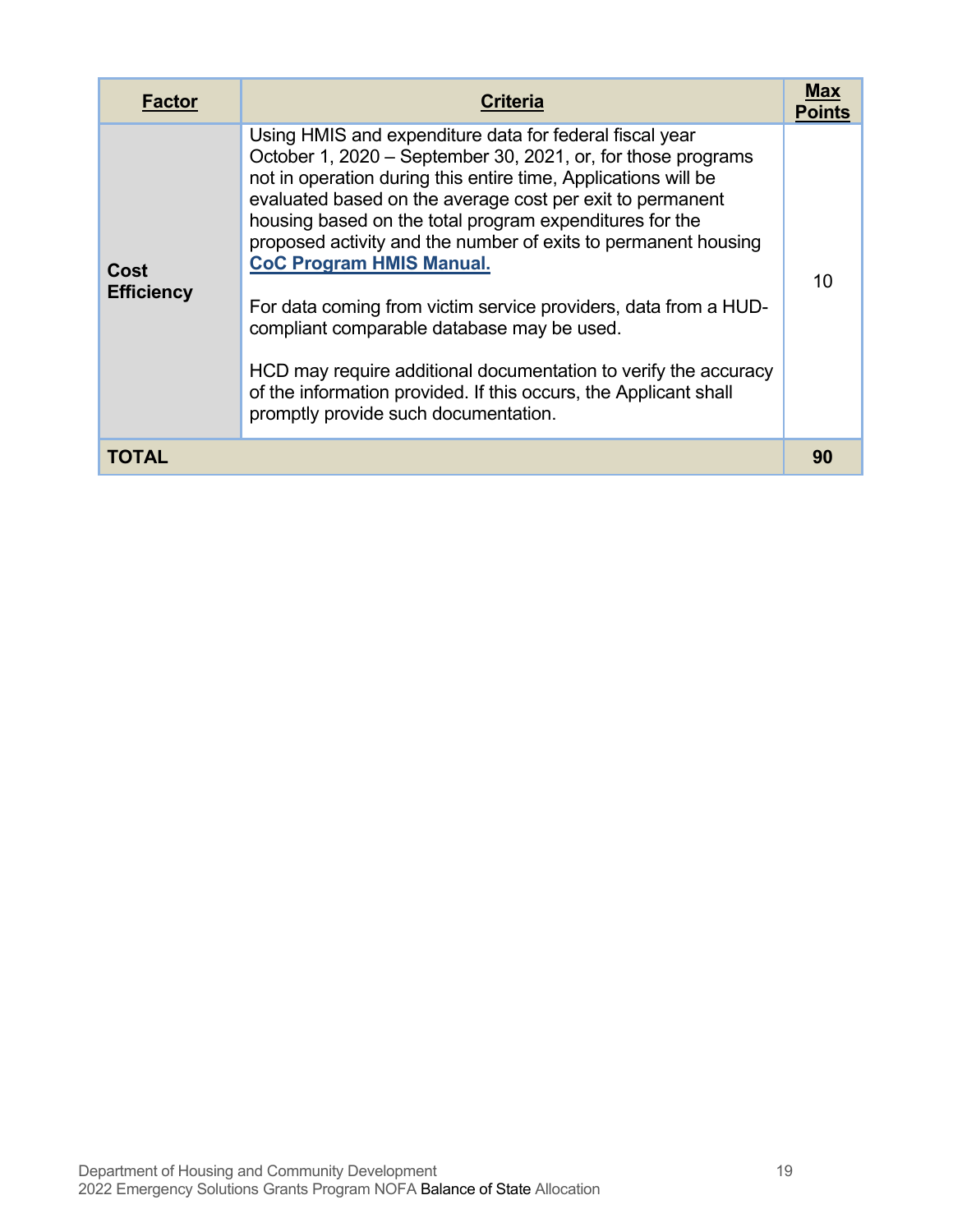#### Application Selection

#### **Applications will be ranked based on their score as follows**:

- **1.** Within each regional allocation, applications will be ranked in descending order and awarded the amount requested in the application, or a revised amount if necessary to conform to funding limits in the NOFA. In the event of a tie between Applicants within a regional allocation, funds will be awarded to the Applicant who scored the most points in the Impact and Effectiveness rating factor.
- **2.** When there are insufficient funds to fully fund the next highest ranked application, this application may be partially funded, if the approved activities can be adequately performed with the remaining ESG allocation (25 CCR 8407 (b)(3)).

Applicants are advised that, if funded, their application will be incorporated by reference into the Standard Agreement.

HCD will carefully examine the Applicant's records at the time of grant monitoring to determine the accuracy of statements made in their application. If it is determined that an Applicant falsified any certification or application information, HCD reserves the right to require reimbursement of the full amount of the ESG award and to prohibit further participation in the ESG program. HCD may also impose any other actions permitted under 24 CFR Part 576.501 (c).

#### **Appeals**

Time is of the essence in awarding federal ESG funds. Any funding delays could result in the loss of all ESG funding received by HCD. Therefore, HCD's funding decisions are final and are **not** subject to appeal.

#### <span id="page-23-0"></span>**IV. Eligible Applicants**

To provide ESG-eligible activities within a CoC Service Area as listed in [Appendix A,](#page-31-0) Applicants must be either private non-profit organizations or units of general purpose local governments. In addition, all Applicants must have a Dun and Bradstreet Universal Numbering System (DUNS) number. Applicants must list their DUNS number in the ESG application. Evidence of an active DUNS number with the correct Applicant address is required as part of the application and may be obtained by searching the System of Award Management. Applicants must include a copy of the search result in the application.

HCD will not award any ESG funds to Applicants that are debarred, suspended, proposed for debarment, or declared ineligible or voluntarily excluded from participation from federally assisted programs.

Private non-profit organization, as defined in 24 CFR Part 576.2, is an organization that: 1) is a secular or religious organization described in Section 501(c) of the Internal Revenue Code of 1986 and is exempt from taxation under subtitle A of the Codes; 2) has an accounting system; 3) has a voluntary board; 4) practices nondiscrimination in the provision of assistance;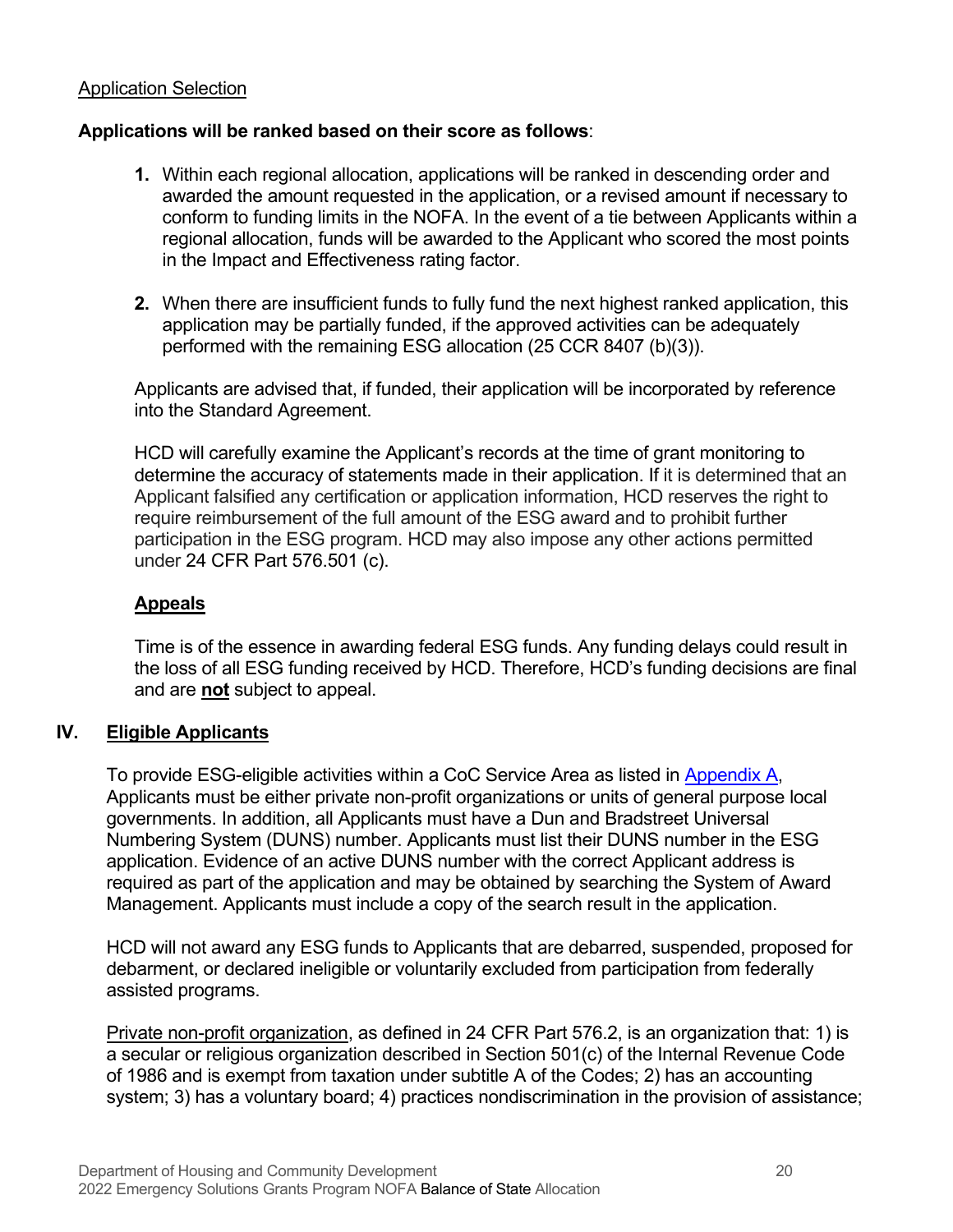and 5) does not include a governmental organization, such as a public housing agency or housing finance agency.

Faith-based organizations receiving ESG funds, like all organizations receiving HUD funds, must serve all eligible program participants without regard to religion.

Units of general-purpose local governments, as defined in 24 CFR Part 576.2, are any city, county, town, township, parish, village, or other general-purpose political subdivision of a state.

Units of general-purpose local governments applying for ESG funding for ES and/or SO activities must not replace funds the local government provided for these activities during the immediately preceding 12-month period, except in situations of severe financial deficit as determined by HUD.

#### <span id="page-24-0"></span>**V. Eligible costs**

Contractors and their recommended subcontractors must follow all the OMB Cost Principles and Generally Accepted Accounting Principles (GAAP). The OMB requirements are listed in 2 CFR Part 200.

Shifting costs between awards to overcome funding deficiencies is not allowed.

Costs charged to the ESG program must be allowable, allocable, and reasonable.

- Allowable costs must conform to any limitations or exclusion set forth in the federal cost principles and the ESG NOFA. In addition, allowable costs must comply with the policies and procedures afforded all activities within the Contractor or subcontractor organization, and must be treated consistently, whether as an indirect or direct cost. Finally, allowable costs must comply with the GAAP and the costs must be adequately documented.
- Allocable costs are those treated consistently with other costs incurred for the same purpose in-like circumstances, and these costs must meet the requirements listed in 2 CFR Part 200.405.
- Reasonable costs do not exceed, in nature or amount, costs that would be incurred by a prudent person under the same or similar circumstances prevailing at the time a decision was made to incur the cost.

**Eligible costs may be direct or indirect**. They must be incurred for the same purpose in like circumstances and must be treated consistently as either direct or indirect costs.

- Direct costs are those costs that can be identified specifically with a particular final cost objective (such as the ESG award) and can be directly assigned to an activity relatively easily with a high degree of accuracy.
- Indirect costs are those that have been incurred for common or joint objectives and cannot be readily identified with a particular final cost objective or activity.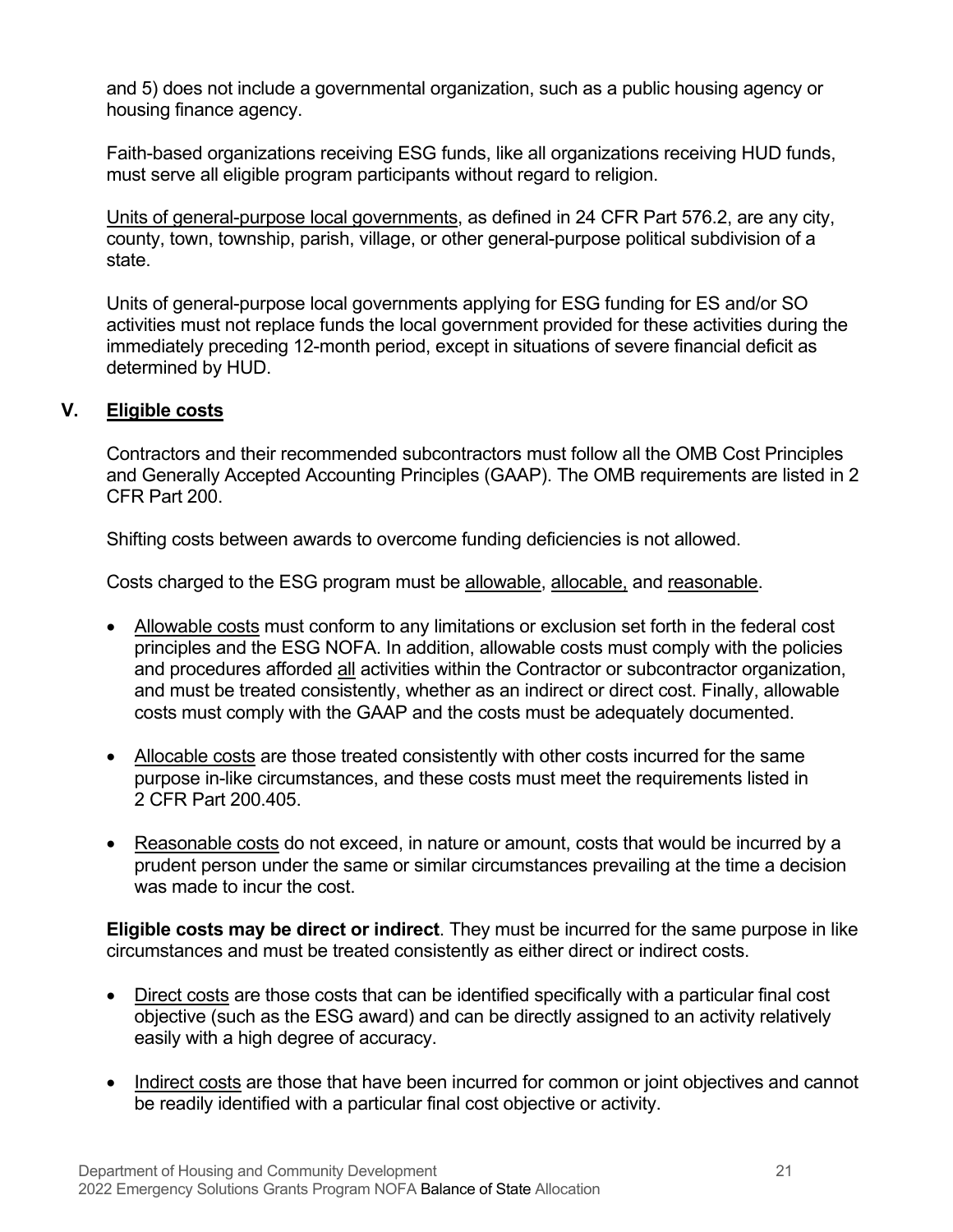HCD will reimburse Contractors for indirect costs at a "de minimus rate" based on the Modified Total Direct Cost (MTDC) unless the Contractor has a federally authorized indirect cost rate agreement. If the Contractor has a federally authorized indirect cost rate agreement, HCD will reimburse Contractors for indirect costs at the authorized rate. If an Applicant is requesting an indirect cost rate higher than 10 percent, based on a federally authorized indirect cost rate agreement, that agreement must be submitted with their application. Contractors that will seek reimbursement for any indirect costs must comply with all OMB requirements including 2 CFR Part 200.403 and 2 CFR Part 200 Appendix 4. Contractor records must include evidence of the MTDC calculations, indirect cost limits, and supporting documentation for actual direct cost billing.

All eligible costs incurred after the date of the ESG award letter issued by HCD are reimbursable after full execution of the state Standard Agreement. Contractors shall not plan to expend any state ESG funds requiring reimbursement prior to the award letter. In addition, no funds shall be expended until any required environmental review process has been completed, if required under 24 CFR Part 50.

#### <span id="page-25-0"></span>**VI. Implementation requirements**

#### <span id="page-25-1"></span>**A.** Core Practices

Use of Coordinated Entry: Unless exempted by federal rules, all ESG-funded activities shall utilize a Coordinated Entry System (CES) established by the CoC in a manner that promotes the following:

- 1. Comprehensive and coordinated access to assistance regardless of where an individual or family is located in the CoC Service Area. Local systems should be easy to navigate and have protocols in place to ensure immediate access to assistance for people who are experiencing homelessness or are most at-risk.
- 2. Prioritized access to assistance for people with the most urgent and severe needs, including, but not limited to, survivors of domestic violence. ESG-funded activities shall seek to prioritize people who:
	- Are unsheltered and living in places not designed for human habitation;
	- Have experienced the longest amount of time homeless;
	- Have multiple and severe services needs that inhibit their ability to quickly identify and secure housing on their own; and
	- For HP activities, are at greatest risk of becoming Literally Homeless<sup>[8](#page-25-2)</sup> without an intervention and are at greatest risk of experiencing a longer time in an ES or on the street should they become homeless.

<span id="page-25-2"></span><sup>&</sup>lt;sup>8</sup> The Homeless Definition and Eligibility for SHP, SPC, and ESG, "Homeless Definition"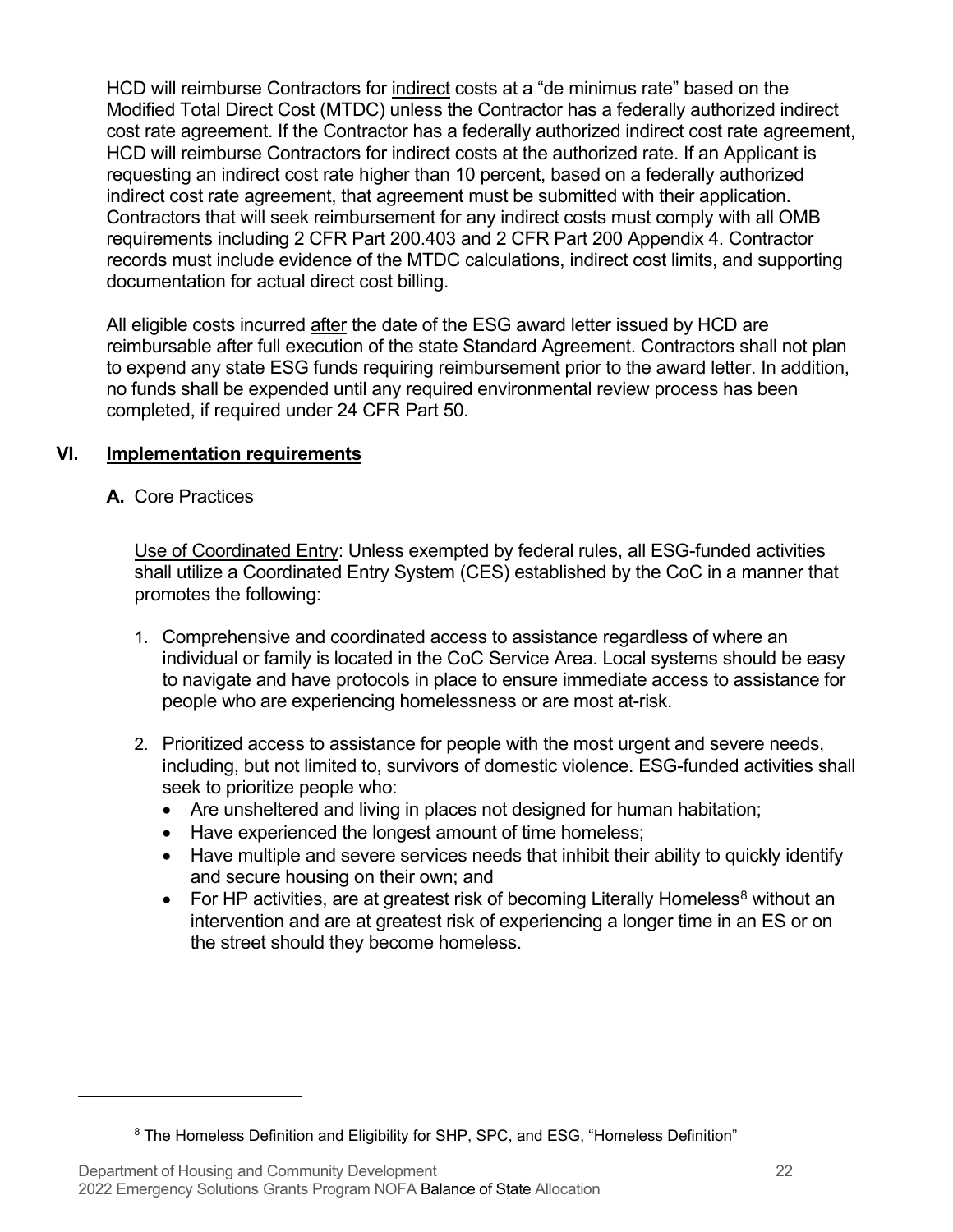Housing First practices: All ESG-assisted projects shall operate in a manner consistent with Housing First practices as reflected in the state's Core Practices<sup>[9](#page-26-1)</sup> and the CoC written standards and progressive engagement and assistance practices, including the following:

- 1. Ensuring low-barrier, easily accessible assistance to all people, including, but not limited to, people with no income or income history, and people with active substance abuse or mental health issues;
- 2. Helping participants quickly identify and resolve barriers to obtaining and maintaining housing;
- 3. Quickly resolving a participant's housing crisis before focusing on other non-housing related services;
- 4. Allowing participants to choose the services and housing that meets their needs, within practical and funding limitations; and
- 5. Connecting participants to appropriate support services available in the community that foster long-term housing stability.

Progressive engagement: Offering financial assistance and supportive services in a manner that offers a minimum amount of assistance initially, adding more assistance over time, if needed, to quickly resolve the participant's housing crisis by either ending homelessness, avoiding an immediate return to becoming Literally Homeless, or avoiding the imminent risk of becoming homeless. The type, duration, and amount of assistance offered shall be based on an individual assessment of the household and the availability of other resources or support systems to resolve their housing crisis and stabilize them in housing.

RR and HP terms of assistance: RR activities funded within the same CoC Service Area shall follow the same program requirements for type, duration, and amount of assistance provided, unless the CoC provides sufficient written justification for any differences and these are approved in writing by HCD. HP activities funded within the same CoC Service Area shall follow the same program requirements for type, duration, and amount of assistance provided, unless sufficient written justification for any differences is provided by the CoC and HCD approves such justification in writing.

# <span id="page-26-0"></span>**B.** Written Standards

Funded activities must operate consistently with the written standards currently adopted by the CoC and applicable to all similar activities. In general, written standards address such things as policies and procedures for evaluating eligibility, targeting, and prioritizing of services, length and terms of assistance, coordination among services, and participation in HMIS. Applicants should consult the federal regulations for what should be addressed in written standards for each activity.

<span id="page-26-1"></span><sup>9</sup> 25 CCR 8409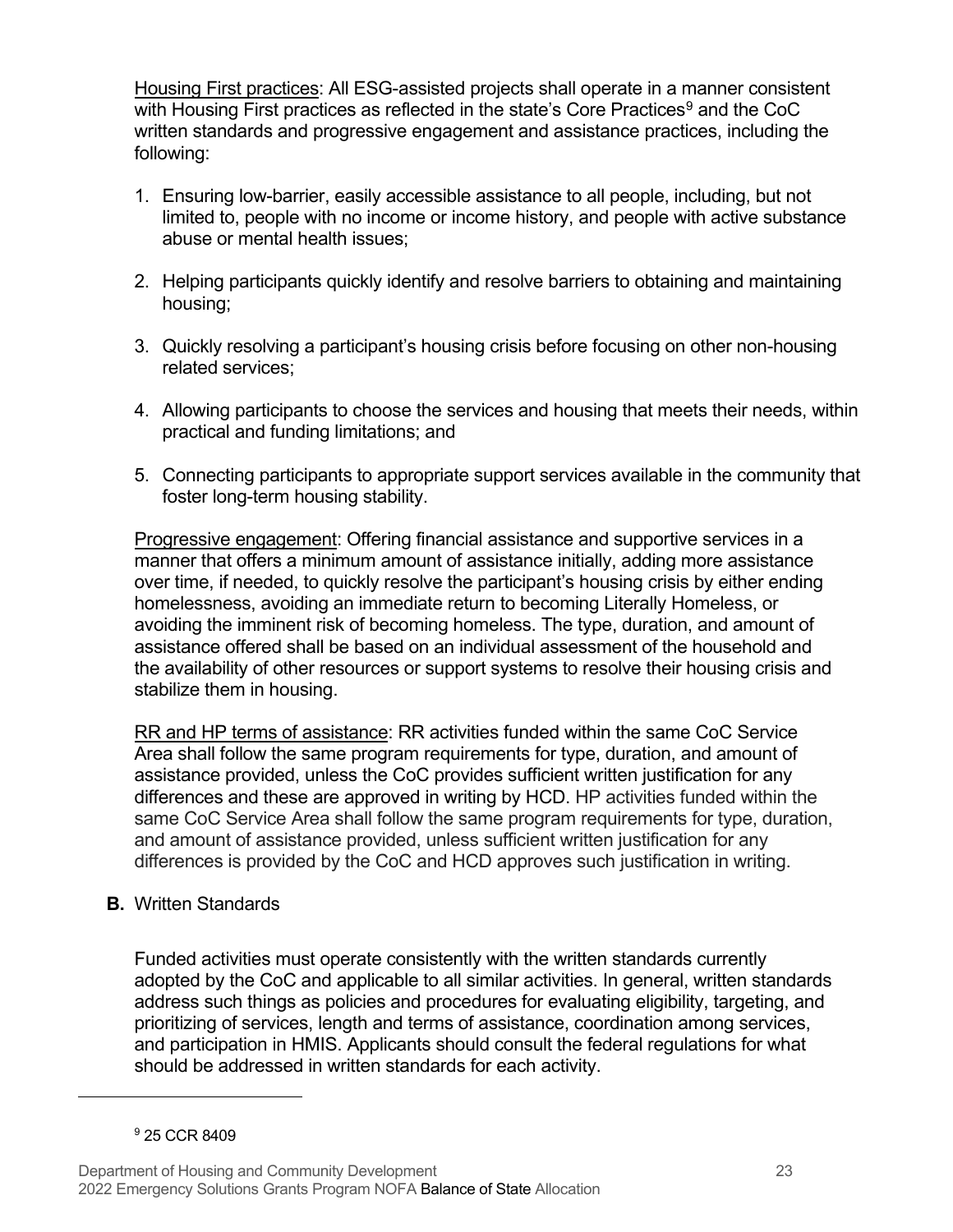In addition, state regulations require that written standards reflect the state's Core Practices<sup>10</sup>, including:

- 1. Protocols for use of Coordinated Entry to promote comprehensive and coordinated access to assistance and prioritized while prioritizing access to assistance for people with the most urgent and severe need;
- 2. Use Housing First and progressive engagement practices; and
- 3. Consistent program requirements governing decisions around type, duration, and amount of assistance provided if multiple RR or HP programs are operated within the same Service Area.
- <span id="page-27-0"></span>**C.** Match

Contractors must make matching contributions in an amount that equals the amount of federal ESG funds awarded. HCD may request documentation as part of program monitoring to determine the sources and amounts used to meet the federal ESG matching requirement.

Matching contributions may be obtained from any source, including any federal source other than the ESG program, as well as state, local, and private sources. However, the following requirements apply to matching contributions from a federal source of funds:

- 1. Laws governing any funds to be used as matching contributions do not prohibit those funds from being used to match ESG funds.
- 2. Per 24 CFR Part 576.201, if ESG funds are used to satisfy the matching requirements of another federal program, then funding from that program may not be used to satisfy the matching requirements.

# <span id="page-27-1"></span>**VII. Contract expenditure and obligation requirements**

All of the Contractor's ESG funds must be expended for eligible activity costs within 24 months after the date HUD signs the grant agreement with HCD.

After the Standard Agreement with HCD is fully executed, Contractors may request an advance of 30 days working capital or \$5,000, whichever is greater. Otherwise, all funding requests are on a reimbursement-only basis.

All eligible costs incurred after the date of the award letter issued to the Contractor by HCD are reimbursable. Contractors shall not expend any funds requiring reimbursement prior to the date of the award letter. However, no funds shall be expended until any required environmental review process has been completed, if required under 24 CFR Part 50.

<span id="page-27-2"></span><sup>10</sup> 25 CCR 8409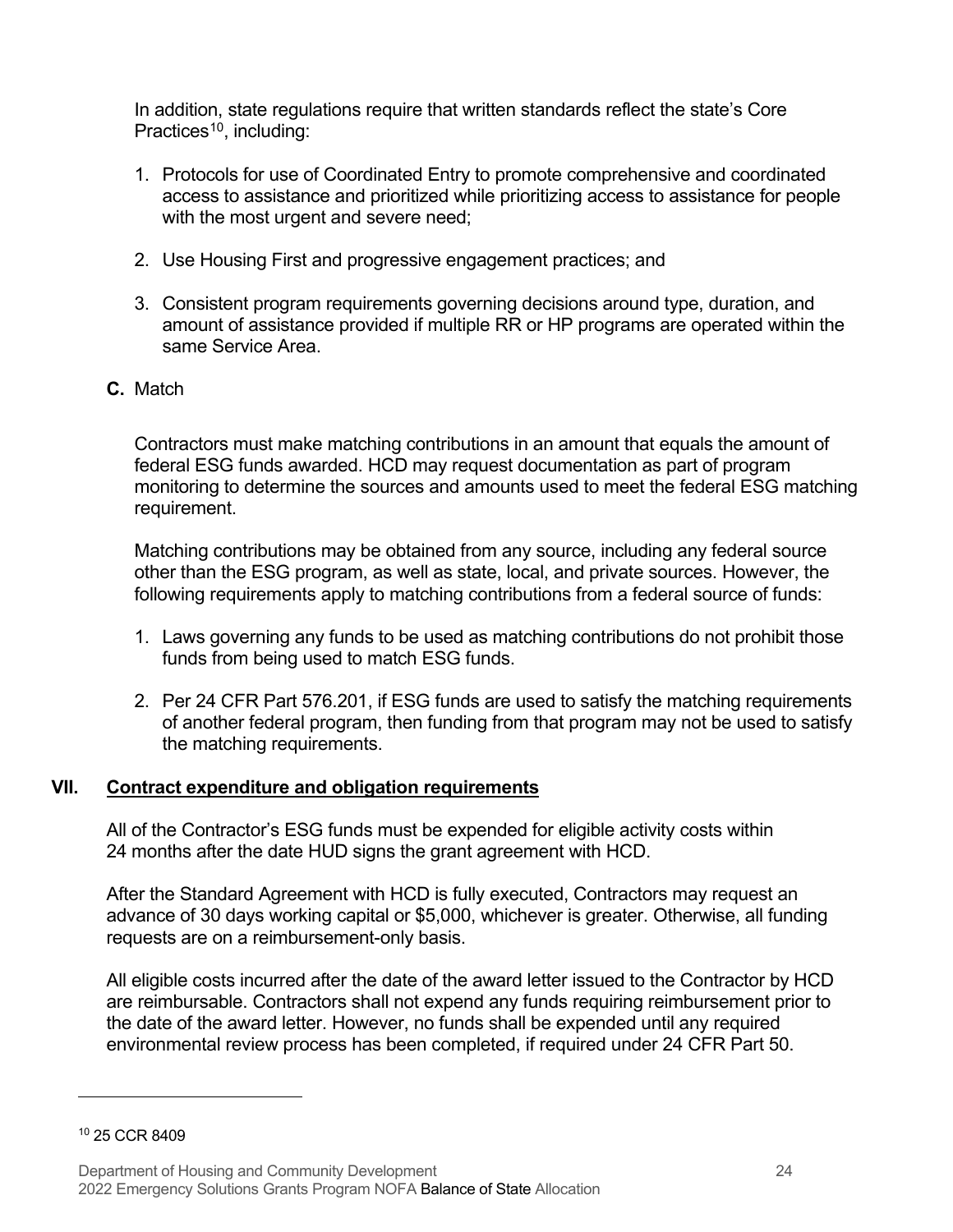Requests for disbursement must be made at least quarterly. HCD may establish minimum reimbursement amounts or other related procedures necessary for the efficient administration of the ESG program.

#### **VIII. State Overlays**

It is the duty and responsibility of each Applicant to review the provisions, requirements, and limitations of all funding sources applied for and obtained for a particular project, program, or activity in order to ensure that each and every requirement of those funding sources is compatible with all HCD program requirements and restrictions. Incompatibility of funding sources will result in the denial or cancellation of an award or may result in the placement of conditions or limitations on an award, all as determined by HCD in its sole and absolute discretion.

# **IX. Additional Federal Requirements**

# <span id="page-28-0"></span>**A. General**

The requirements in  $24$  CFR Part 5, subpart A are applicable, including the nondiscrimination and equal opportunity requirements found at 24 CFR [Part 5.105\(a\).](https://www.ecfr.gov/current/title-24/subtitle-A/part-5/subpart-A/section-5.105) Section 3 of the HUD Act of 1968 and implementing regulations at 24 [CFR Part 75](https://www.ecfr.gov/current/title-24/part-75) apply, except that homeless individuals have priority over other Section 3 residents in accordance with [24 CFR Part](https://www.ecfr.gov/current/title-24/subtitle-B/chapter-V/subchapter-C/part-576/subpart-E/section-576.405) 576.405(c).

- B. Program Requirements: 24 CFR Part 576
	- [§ 576.400](https://www.ecfr.gov/current/title-24/section-576.400) Area-wide systems coordination requirements.
	- [§ 576.401](https://www.ecfr.gov/current/title-24/subtitle-B/chapter-V/subchapter-C/part-576#576.401) Evaluation of program participant eligibility and needs.
	- [§ 576.402](https://www.ecfr.gov/current/title-24/subtitle-B/chapter-V/subchapter-C/part-576/subpart-E/section-576.402) Terminating assistance.
	- $\frac{\$~576.403}{\$~576.404}$  Shelter and housing standards.
	- Conflicts of interest.
	- [§ 576.405](https://www.ecfr.gov/current/title-24/subtitle-B/chapter-V/subchapter-C/part-576/subpart-E/section-576.405) Homeless participation.
	- [§ 576.406](https://www.ecfr.gov/current/title-24/subtitle-B/chapter-V/subchapter-C/part-576/subpart-E/section-576.406) Equal participation of faith-based organizations.
	- [§ 576.407](https://www.ecfr.gov/current/title-24/subtitle-B/chapter-V/subchapter-C/part-576/subpart-E/section-576.407) Other federal requirements.
	- [§ 576.408](https://www.ecfr.gov/current/title-24/subtitle-B/chapter-V/subchapter-C/part-576/subpart-E/section-576.408) Displacement, relocation, and acquisition.
	- [§ 576.409](https://www.ecfr.gov/current/title-24/subtitle-B/chapter-V/subchapter-C/part-576/subpart-E/section-576.409) Protection for victims of domestic violence, dating violence, sexual assault, or stalking.
	- [§576.500](https://www.ecfr.gov/current/title-24/part-576/subpart-F) Recordkeeping and reporting requirements.
	- [§576.501](https://www.ecfr.gov/current/title-24/subtitle-B/chapter-V/subchapter-C/part-576/subpart-F/section-576.501) Enforcement.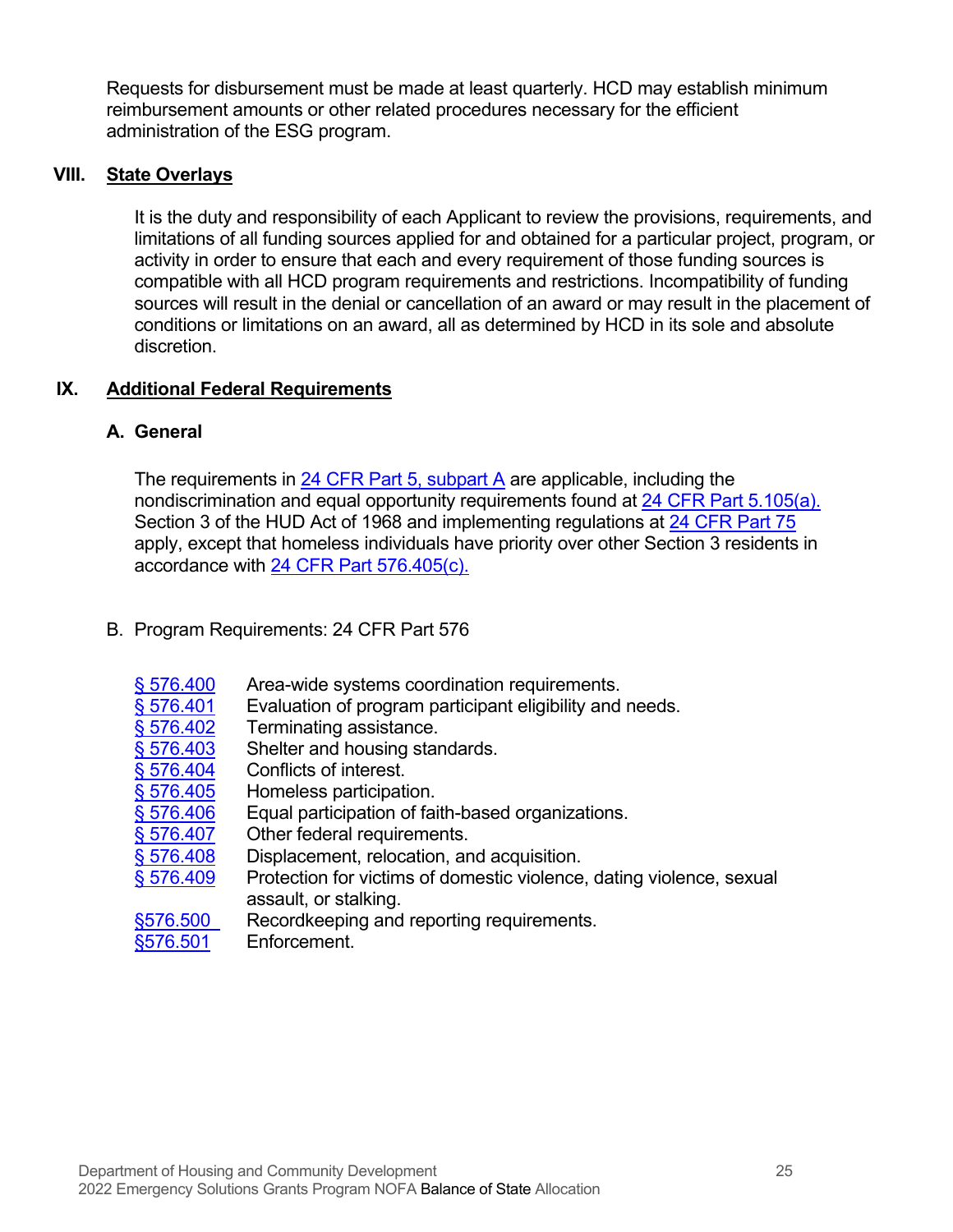#### <span id="page-29-0"></span>C. Other Federal Requirements

Contractors must be able to meet all federal requirements relative to the ESG program, specifically those concerning equal opportunity and fair housing, affirmative marketing, environmental review, displacement, relocation, acquisition, labor, lead-based paint, asbestos, conflict of interest, debarment, and suspension. Pertinent federal requirements are noted in federal ESG regulations and ESG Standard Agreements. All Applicants should be aware that, if funded, these requirements would apply.

#### **X. False, Fictitious or Fraudulent Claims**

Warning: Any person who knowingly makes a false claim or statement to HUD or the Department may be subject to civil or criminal penalties under 18 U.S.C. 287, 1001 and 31 U.S.C. 3729.

A. Detecting, Preventing, and Reporting Fraud

Fraud is a white-collar crime that has a devastating effect on the ESG program because the ESG program beneficiaries are victims of this crime when the ESG program is abused.

HCD wants to stop any criminal assault on the ESG program it administers, and in doing so all ESG funds go to people it was designed to help and improve their living conditions.

#### B. Combatting Fraud

The U.S. Department of Housing and Urban Development (HUD) Office of Inspector General (OIG) is committed to protecting HUD's programs, operations, and beneficiaries from dishonest individuals and organizations.

HUD cannot combat fraud alone.

HUD relies on HCD and ESG NOFA applicants to combat ESG program fraud. HUD also relies on applicants for, and people receiving, HUD benefits, such as tenants receiving rental assistance, borrowers with HUD insured loans, or citizens having their communities restored using HUD grants.

The HUD OIG Hotline number is 1-800-347-3735. This is the primary means to submit allegations of fraud, waste, abuse, mismanagement, or Whistleblower related matters for the ESG program to the Office of Inspector General.

HUD OIG accepts reports of fraud, waste, abuse, or mismanagement in the ESG program from HUD employees, anyone administering the ESG program, anyone working in the ESG program, contractors, and the public.

You can report mismanagement or violations of law, rules, or regulations by HUD employees or program participants.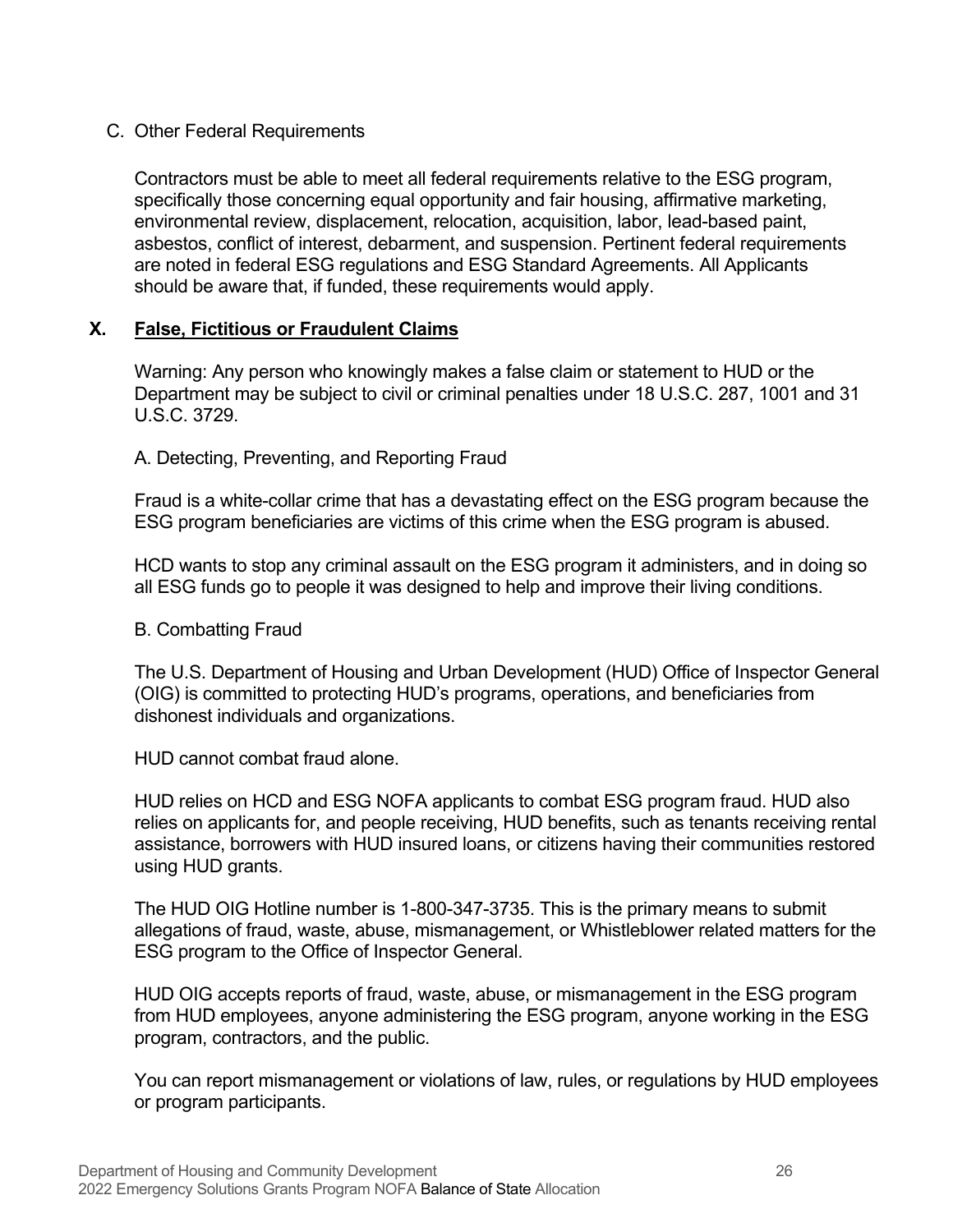Fraud, Waste and Abuse in the ESG program and its operation may be reported in one of the following four (4) ways:

E-mail to: [hotline@hudoig.gov](mailto:hotline@hudoig.gov)  By Phone: Call toll free: 1-800-347-3735 By Fax: 202-708-4829

By Mail: Department of Housing & Urban Development.

**HUD OIG, Office of Investigation, Room 1200 Field Office** One Sansome Street San Francisco, CA 94104 [\(213\) 534-2518](tel:(213)%20534-2518)

**HUD OIG, Office of Investigation Suite 4070 Regional Office** 300 North Los Angeles Street Los Angeles, CA 90012 [\(213\) 534-2518](tel:(213)%20534-2518)

#### <span id="page-30-0"></span>**XI. Application Submittal Requirements**

The online 2022 ESG application link is available on the ESG webpage at [https://www.hcd.ca.gov/grants-funding/active-funding/esg.shtml.](https://www.hcd.ca.gov/grants-funding/active-funding/esg.shtml) 2022 ESG Applications **must**  be accessed through the [eCivis portal - Programs Available for Solicitation page.](https://gn.ecivis.com/GO/gn_redir/T/vyjsqf2kekyx) **Paper binder applications will no longer be required or accepted.** 

Applications and required documentation must be received by HCD no later than **Wednesday, August 17, 2022, 5:00 p.m. Pacific Daylight Time.** Any applications received after this time will not be accepted.

Submit applications and all required documentation through the [eCivis Grants Management](https://portal.ecivis.com/#/login)  [System portal.](https://portal.ecivis.com/#/login) Applications that do not meet the filing deadline will not be eligible for funding.

Applicants are encouraged to set up their profiles in the eCivis Grants Management System portal located at<https://portal.ecivis.com/#/login> as early as possible. Profile set-up instructions can be found in the **[eCivis Grants Management System, External User Manual](https://www.hcd.ca.gov/grants-funding/active-funding/esg/docs/ecivis_grants_network_hcd_external_user_manual_12182019.pdf)** on the ESG webpage at [https://www.hcd.ca.gov/grants-funding/active-funding/esg.shtml.](https://www.hcd.ca.gov/grants-funding/active-funding/esg.shtml)

If you have trouble logging into the portal or have questions on how to complete the online application, please contact HCD at **[ESGNOFA@hcd.ca.gov.](mailto:ESGNOFA@hcd.ca.gov)** 

<span id="page-30-1"></span>Questions regarding the ESG NOFA and application process can be directed to [ESGNOFA@hcd.ca.gov.](mailto:ESGNOFA@hcd.ca.gov)